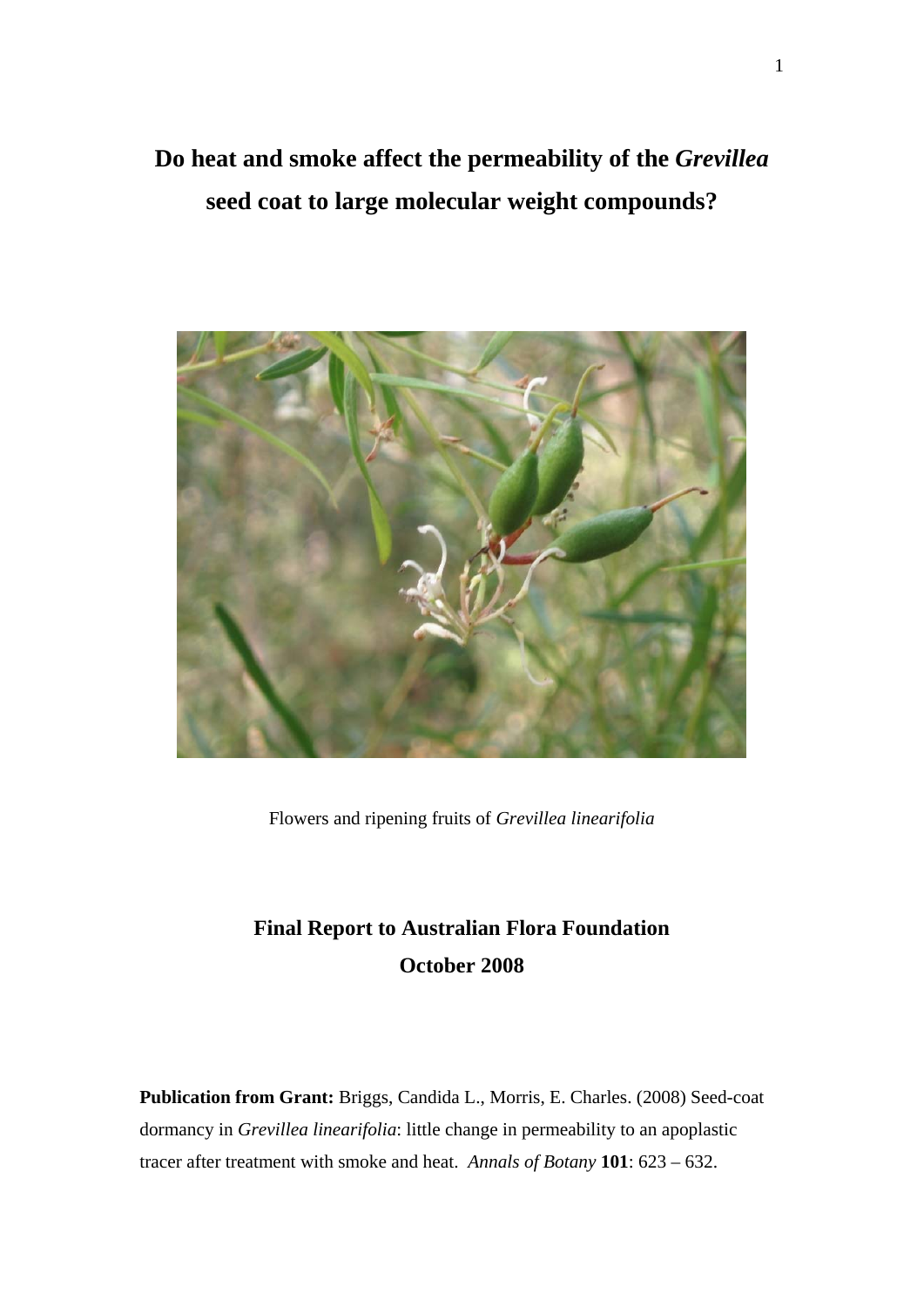# **Abstract**

Seeds of east Australian *Grevillea* species germinate in response to fire-related cues such as heat and smoke. The seed coat is responsible for dormancy in *G. linearifolia*: a possible dormancy mechanism is the existence of barriers to diffusion of large molecular weight compounds in the seed coat. Such internal barriers are known to be involved in the dormancy of fire-responsive seeds overseas eg *Emmenanthe pendulioflora*, and the permeability of these barriers is altered by smoke. This model was tested for *G. linearifolia* by investigating the permeability of the seed coat to diffusion of large molecular weight compounds, and whether this changed after exposure to fire cues. The germination characteristics of seeds to heat, smoke, and combined exposure was tested. The penetration of the dye Lucifer Yellow into intact seeds was examined after 24 and 48 hours of exposure, and the penetration of the dye from the inside of the seed coat outwards was examined after 24 hours. Histochemical staining with Nile Red and Acridine Orange was used to locate cuticles, suberin and lignin.

 About one-fifth of untreated seeds germinated; both heat by itself, and smoke by itself, increased germination; greatest germination (up to 80%) was observed after treatment with both fire cues. The seed coat of untreated seeds was impermeable to Lucifer Yellow, irregardless of whether the dye was diffusing inwards or outwards, and three barriers to diffusion were identified. Treatment with heat or smoke slightly increased penetration of the dye, but did not completely remove the barriers. Suberin was identified in secondary walls of exotestal and mesotestal cells, and was absent from primary cell walls. Movement of Lucifer Yellow occurred through the middle lamella and primary cell wall of suberized cells; movement of the dye was impeded where suberin was absent.

The *Emmananthe* model was not supported: fire cues did not significantly decrease barriers to diffusion of large molecular weight compounds in the seed coat of *Grevillea*, and must be breaking dormancy by another mechanism.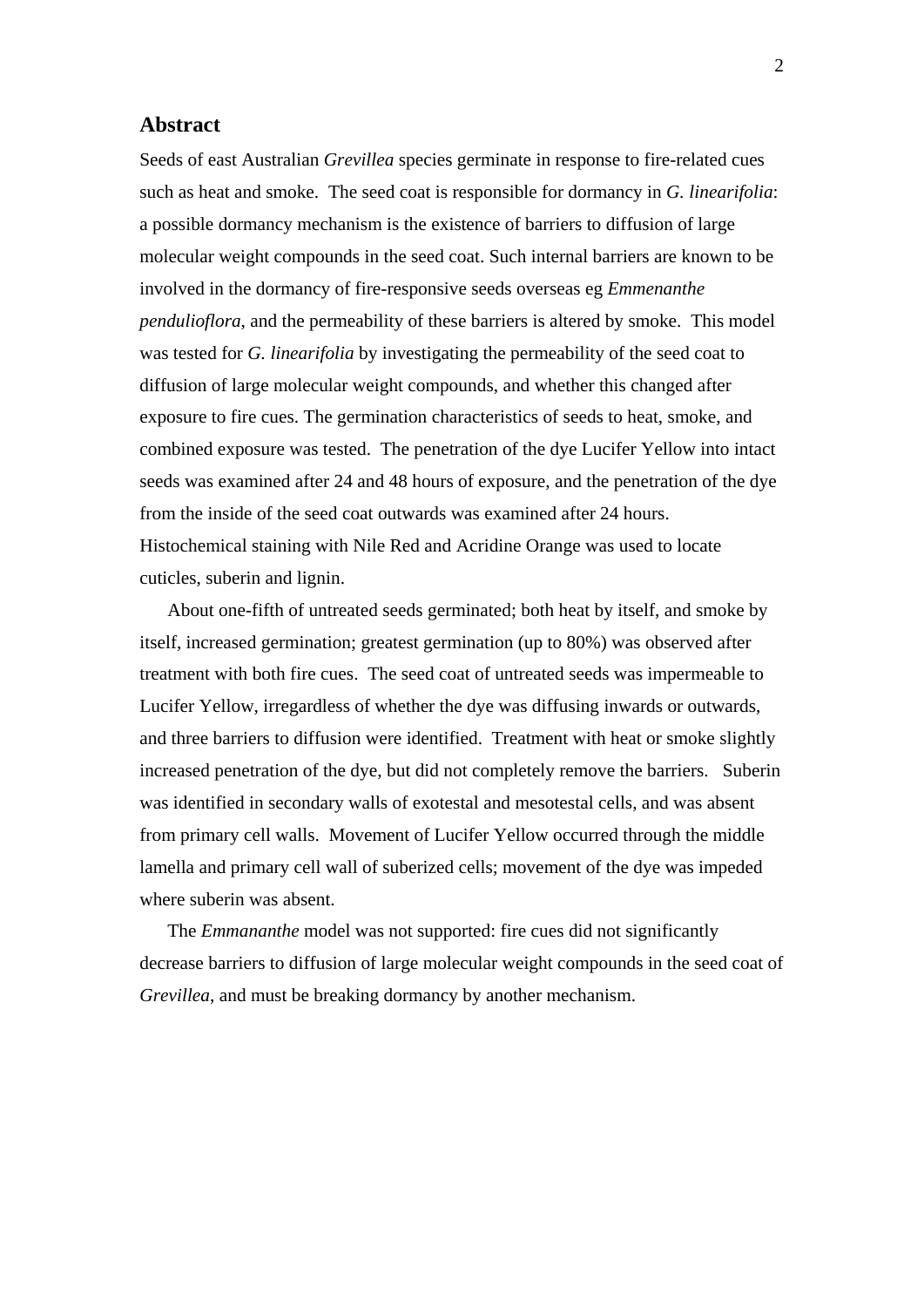# **Introduction**

Seeds of many species in fire-prone environments limit germination to the post-fire period by being dormant when shed from the parent plant; dormancy is broken by a fire, allowing germination to proceed. Seeds of east Australian *Grevillea* species show this pattern. Seeds respond to fire-related germination cues such as smoke or heat; the greatest response is to the combination of the two (Kenny, 2000; Morris, 2000). Dormancy in *G. linearifolia* is controlled by the seed coat, as its removal resulted in full germination of all dissected embryos (Morris *et al*., 2000).

 A number of mechanisms of seed coat dormancy are known (1) a mechanical restriction of germination, (2) preventing the exit of inhibitors from the embryo, (3) the presence of chemical inhibitors in the seed coat, (4) the restriction of water uptake and (5) the restriction of oxygen uptake (Bewley and Black, 1994). Some of these have been ruled out for *Grevillea*. The seed coat of *Grevillea* is not impermeable to water: seeds imbibe freely when exposed to water (Morris, 2000; Morris *et al.,* 2000). Furthermore, the seed coat inhibitor model was not supported by experiments of Morris *et al.* (2000); dissected embryos still germinated if re-inserted into the seed coat.

A version of the 'prevention of inhibitor escape' model is known for some smoke-responsive chaparral species, which have a sub-dermal barrier that is semipermeable, allowing water to enter but excluding large molecular weight solutes eg. *Emmenanthe penduliflora, Phacelia grandiflora, Romneya coulteri* and *Dicentra chrysantha*. Exposure to smoke removed the barrier to diffusion of large molecular weight compounds (Keeley and Fotheringham 1998). This was confirmed in some detail for *Emmenanthe penduliflora* by Egerton-Warburton (1998), who showed that the barrier was an internal cuticle in which pores opened up after smoke treatment. It was hypothesized that the embryo of unsmoked seeds contained a large molecular weight germination inhibitor; smoke, by altering the permeability of the internal cuticle, would allow this inhibitor to diffuse out of the seed, and germination to occur (Keeley and Fotheringham 1998; Egerton-Warburon 1998). This mechanism was confirmed, and the inhibitor isolated and identified (Egerton-Warburton and Ghisalberti, 2001). Whether a similar mechanism applies to *Grevillea* dormancy is unknown.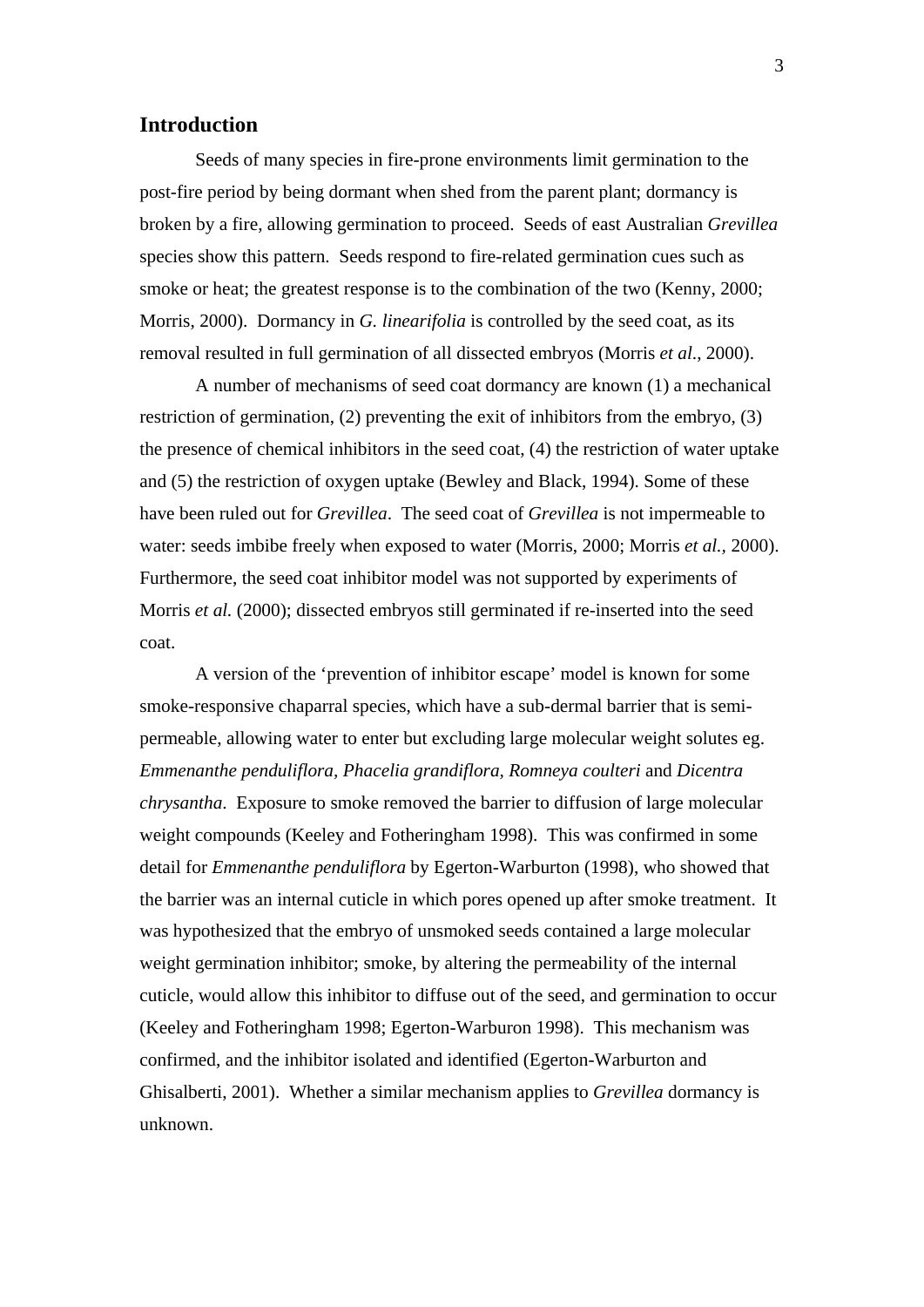An earlier study detailed the anatomy and histochemistry of the seed coat of untreated seeds from three species (*G. linearifolia, G. buxifolia* and *G. sericea*; Briggs *et al.,* 2005). These three species produce the oat-type seed which has an oil-filled eliosome at the chalazal end (Olde and Marriott, 1995; Auld and Denham, 1999). The seed coat had two layers and was similar in all three species. The outer integument or testa was three-layered, with an exotesta (suberized), mesotesta and lignified endotesta. The inner integument or tegmen consisted of two or three layers of nonlignified yet sclerenchymatous elongated cells. A crushed cell layer was found between the tegmen and the embryo. Between the eliosome and the embryo was a multilayered hypostase. Two internal cuticles were identified by histochemical staining with Nile Red and Sudan Black B (the thickest between the endotesta and the tegmen and a thinner cuticle over the inner surface of the endotegmal layer). Suberised secondary walls were found in the exotesta and hypostase.

The hypothesis of seed coat impermeability to large molecular weight compounds was tested for a limited number of unheated, unsmoked seeds of *G. linearifolia* using a tracer dye (Briggs *et al*. 2005). Lucifer Yellow CH (FW 457.2) is a double negatively charged molecule that has frequently been used as an apoplastic tracer and had already been used in the study of seed coat dormancy in *Emmenanthe penduliflora.* The inwards movement of Lucifer Yellow was halted in the seed coat, so that Lucifer Yellow did not penetrate into the embryo. These results were consistent with the hypothesis of internal barriers to diffusion of large molecular weight compounds in the seed coat of unheated, unsmoked *Grevillea* seeds.

The aim of the present study was to confirm the existence of putative barriers to diffusion of large molecular weight molecules for a larger number of unsmoked, unheated seeds, and to determine whether smoke, heat, or the combination of the two, affected this permeability.

# **Methods**

# *Plant material and treatments*

Seeds of *Grevillea linearifolia* were collected during November, 2006 from Killarney Heights and Manly Dam, Sydney, NSW Australia and stored in paper bags at room temperature (RT). Three treatments were used: (i) heat (ii) smoke (iii) heat and smoke. To apply heat shock, seeds in open glass Petri dishes were heated at  $80^{\circ}$ C for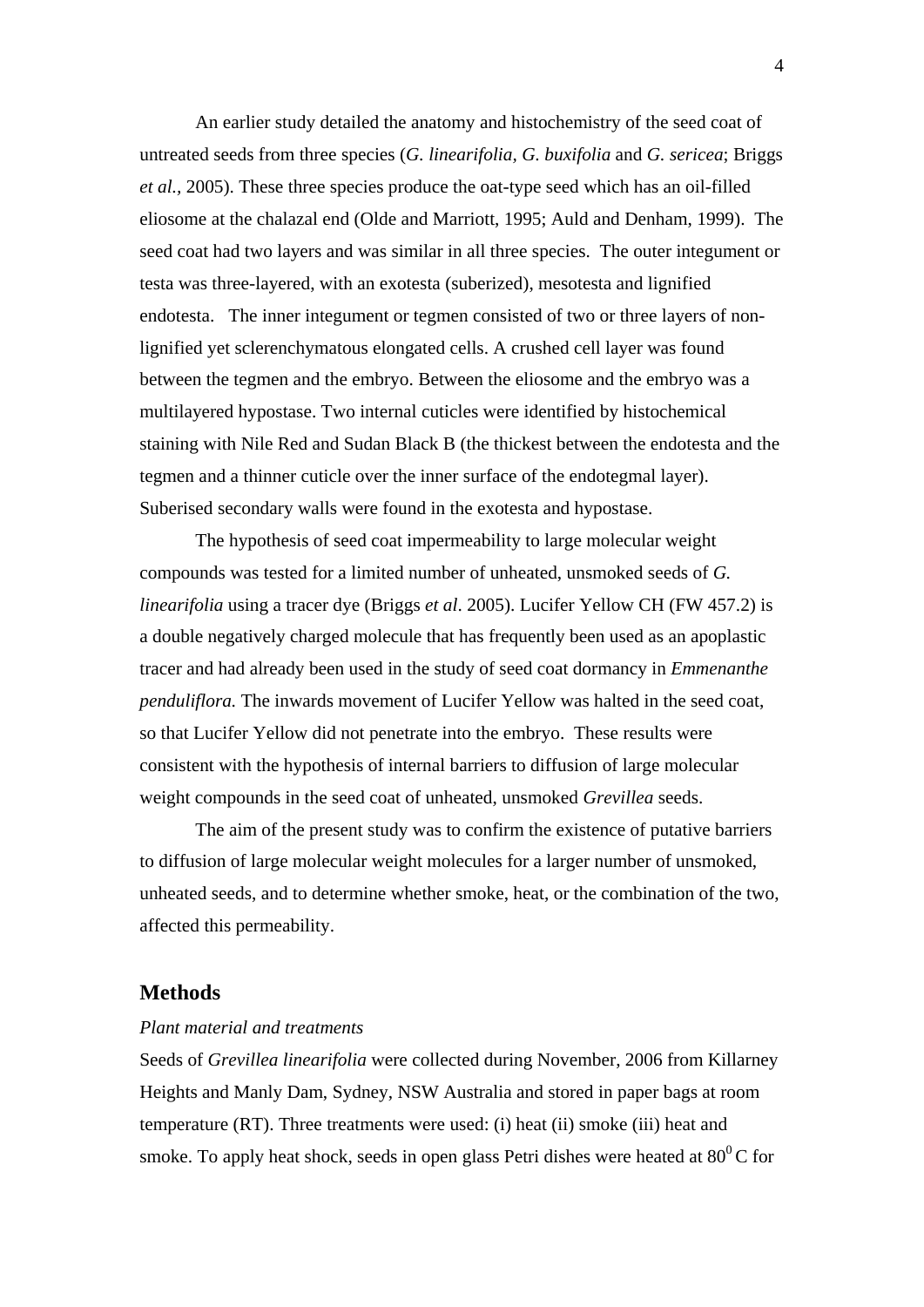ten minutes in a fan-forced oven, and this process was repeated separately for each replicate container. Seeds were smoked in a glass chamber, each replicate container being smoked individually (Morrison and Morris, 2000). Smoke was produced by burning dry fine fuel litter from a eucalypt forest in a bee keeper's burner forced out by an electric air-pump through a condensing tube, which both cooled and dried the smoke. For seeds that received both treatments, seeds were smoked within one to two minutes after heating. Treated seeds were stored in paper envelopes at RT until examined. Treatments were applied independently four times, with seven – ten seeds in each application.

# *Test for germinability of seeds*

In March-April 2007, a sub-set of the seed lot was treated with the fire cues to determine the germination response of the seeds. For each treatment, six replicates of five seeds each were separately treated with heat, smoke, or heat and smoke (see above). Controls were unheated and unsmoked. Treated and control seeds were transferred to plastic 9 cm Petri dishes on one layer of Whatman No. 1 filter paper, moistened with aqueous fungicide ( 0.1% Fongarid®) and incubated at a constant 20°C under a 12/12 hour light/darkness cycle. Seeds were regularly checked (approximately weekly) for germination. A seed with a 1-mm long radicle was scored as a germinant and removed. The experiment was ended after eight weeks when the rate of germination was very low eg. no germination had been recorded for 14 days*.* Germination was calculated as a percentage of initial seeds per Petri dish. Data were analysed as a Two-Way Factorial ANOVA, with smoke and heat as fixed effects. Tests of assumptions indicated transformation of percentage germination data was not required.

# *Apoplastic tracing with Lucifer Yellow-CH*

Inward Diffusion through whole seeds*:* Whole untreated (ie control) and treated seeds were placed into1.5 ml micro-Eppendorf tubes containing 200 μL of 0.1% Lucifer Yellow-CH dilithium salt (ProSciTech C122, CAS #67769-47-5) and placed in the dark for 24 hours at RT. Examination of a small number of replicates indicated that after 24 hours the dye had not reached the embryo, therefore the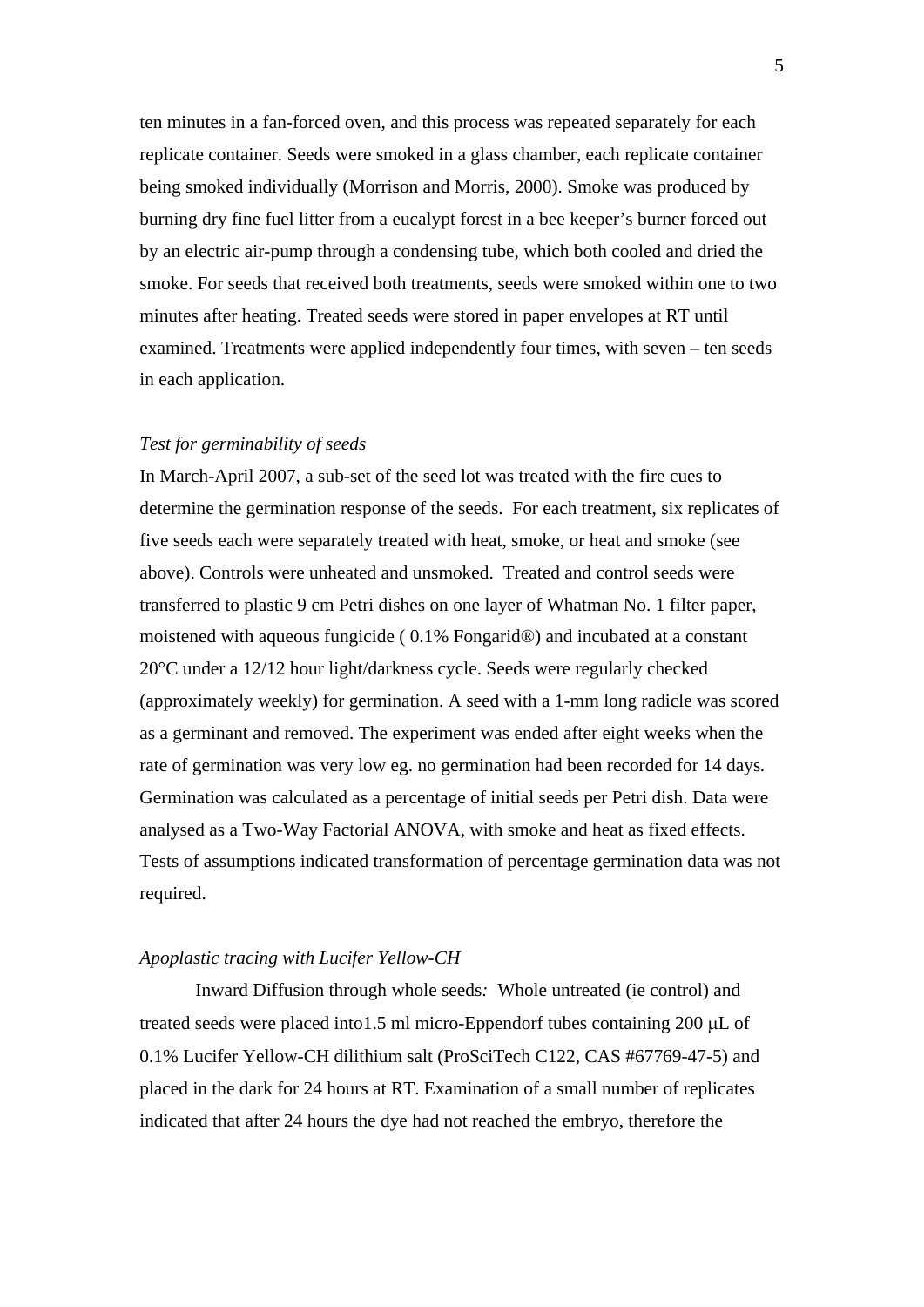diffusion experiment was repeated with the diffusion time doubled to 48 hours. Lucifer Yellow (LY) was replaced with fixative and seeds fixed (see below).

 Outward Diffusion through halved seeds: Control and treated seeds were imbibed on moistened filter paper (one hour), blotted, stuck onto microscope slides with double-sided sticky tape and the top part of the seed coat was dissected off.. The exposed embryo was carefully prised out avoiding damage to the tegmen. Microscope slides with attached seed coat shells were placed into Petri dishes on top of moistened filter paper. Lucifer Yellow CH (0.1%) was applied to the inner surface of the seed coat, the dish was covered and placed in the dark at RT for 24 hours. After 24 hours LY was removed and the seed coats were fixed (see below). This experiment was carried out twice: firstly using seeds three months old (three seeds from each treatment) and again when seeds were12 months old (10 seeds from each treatment). Germination of untreated seeds was greater in the older seed lot than in the original experiment (unpublished data).

## *Fixation of tissue*

All seed material was fixed for 24 hours at 4°C in 1 ml of 2.5% glutaraldehyde/3% paraformaldehyde in PBS. Whole seeds traced with LY were rinsed with fixative, cut under fresh fixative into four segments (2-3 mm in length) and transferred to clean vials; empty shells were rinsed with fixative then placed into fresh fixative without further cutting. To determine aldehyde-induced autofluorescence, control and treatment seeds were imbibed for 20 minutes, sectioned under fixative into four segments, then fixed as above. Following fixation, seeds were rinsed with three changes of distilled water, gradually dehydrated to 40 or 50% ethanol, then stored at 4°C until examined.

# *Histochemical staining*

Hand-cut transverse and longitudinal sections were taken from imbibed, unfixed seeds or fixed LY-traced seeds (control and treated) using one half of a double-sided razor blade. LY-traced sections were first examined without counter staining, then the same section was stained with Nile Red (see below).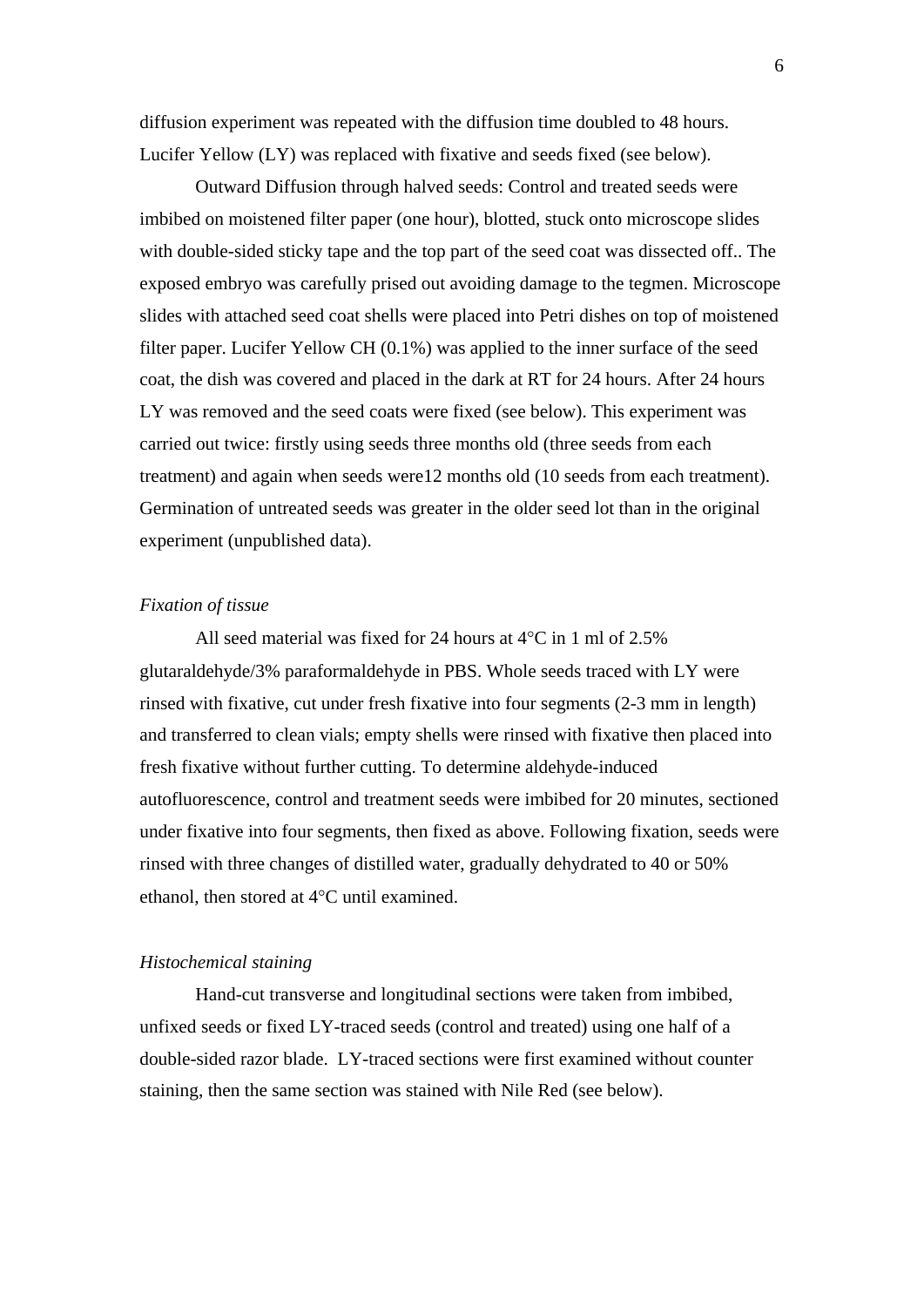For *cuticles and neutral lipids,* sections were covered by freshly diluted Nile Red (40 μg/ml) (Oparka and Read, 1994), stained for 40 to 60 minutes in the dark, rinsed with distilled water then mounted in glycerol or distilled water.

For *cutin, lignin, negatively charged walls*, sections were covered with freshly made Acridine Orange ( 0.1% aq) stained for five minutes in the dark (Oparka and Read, 1994), rinsed and mounted in distilled water.

# *Autofluorescence*

To determine any contribution to emission due to autofluorescence, unfixed and fixed control and treatment seeds were also examined at the various wavelengths and gain settings used in this study. Dry seeds were imbibed for 20 minutes with distilled water then hand-sectioned (see above), fixed seed segments were re-hydrated before sectioning. Sections were mounted in water or glycerol for examination.

## *Microscopy*

All sections were examined on a Leica TCS SP5 Laser Scanning Confocal Inverted Microscope using 10x or 20x (water/glycerol) objectives. Confocal imaging was through the Leica Application Suite Advanced Fluorescence Software (1.5.1 Build 869). Sections were first examined using epifluorescence microscopy to determine the presence and gross distribution of LY then confocally with an Argon laser and the following excitation wavelengths and PMT combinations. *Nile Red and LY* - 488 nm laser line, PMT1 (500-585 nm) and PMT2 (590-730 nm) or 488 nm and 543 laser lines, PMT1 (500-560 nm) and PMT2 (610-740 nm). *LY and Acridine Orange -* 458nm and 514 nm laser lines, PMT1 (450-510 nm) and PMT2 (580-650 nm). *LY alone* - 458nm laser line, PMT1 (460-570 nm) and PMT2 (572-670 nm). *Acridine Orange alone* - 514nm laser line, PMT1 (520-555 nm) and PMT2 (558-630 nm). Images were collected in 1024x1024 pixels format with eight or 16 times line averaging. Gains were adjusted to give maximum definition, clarity and trueness of colour (ie Lucifer Yellow to appear yellow, cuticles to appear orange-gold as seen under epifluorescence). Images were exported in .tiff format.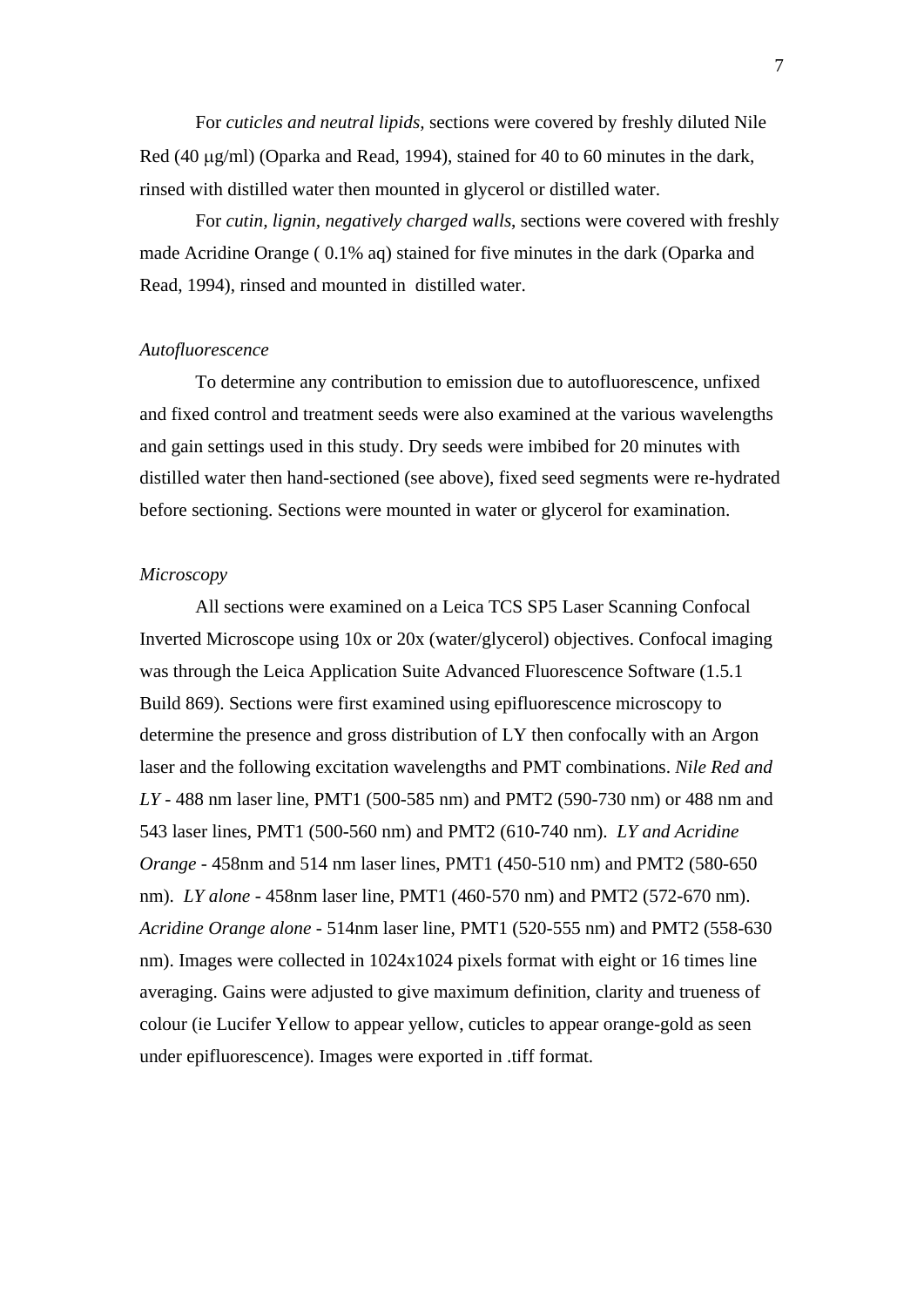## *Replication*

Overall 102 seeds were examined by Confocal microscopy; 22 seeds for the 24 hr LY inward diffusion experiment (four each for controls, heat-treated, smoketreated and ten heat+smoke treated); 24 seeds for the 48 hr LY inward diffusion experiment (six seeds from each of the treatments and six from the controls); 52 seeds for the 24hr LY outward diffusion (13 from each treatment and controls); the remaining seeds were unfixed or fixed for autofluorescence.

# **Results**

# *Germination response to treatments*

About one-fifth of untreated seeds germinated (Fig. 1). The fire cues increased germination independently and additively, heat increasing germination to 50%, and smoke to 67% ( Fig. 1; heat main effect,  $F_{1,20} = 11.27$ ,  $P = 0.003$ ; smoke main effect,  $F_{1,20} = 35.27$ ,  $P < 0.001$ ). Seeds that received both smoke and heat showed *c*. 80% germination (Fig. 1).



Fig. 1. Mean germination of *G. linearifolia* seeds which were untreated (control), or exposed to heat shock, smoke, or heat and smoke combined.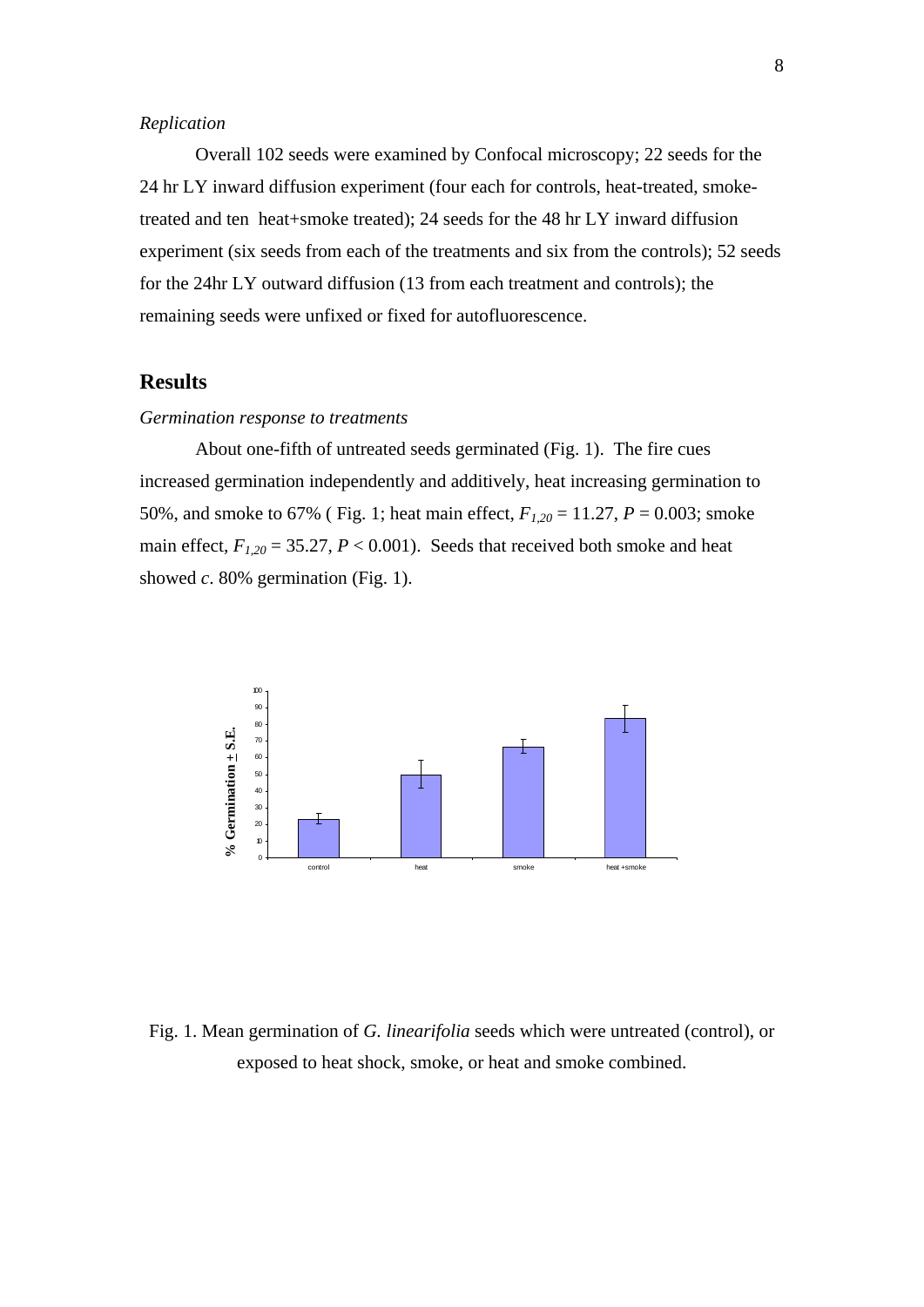# *Zonation of the seed coat*

During the initial LY tracing experiments, characteristic differences in depth of diffusion of the dye into the seed coat were detected. This occurred both longitudinally along the seed (termed zones, Fig. 2a) and transversely in the ventral groove (termed regions, Fig. 2b). In TS view, region G1 in zones one, two and four, had two layers of columnar cells in the exotesta increasing to three or four layers in zone three, while regions G2 and G3 usually only had one; exotestal cells of G3 were curved not straight (Fig. 3a). The cells forming the innermost layer of the mesotesta were distinct from those forming the other mesotestal layers. They were small with thin, tightly appressed radial walls and were filled with a brown pigment.



Fig. 2a. Map diagram  $(LS)$  showing the longitudinal zonation of the seed. Scale bar = 1 mm; Fig. 2b. Map diagram (TS) showing the regions of the seed in transverse section. Scale bar  $= 0.5$  mm

## *Autofluorescence*

The intensity of autofluorescence depended upon the laser power and gains selected, but when reduced to the setting used to collect the images, autofluorescence was negligible and/or clearly different from the emission colour induced by the dye. There was no difference in autofluorescence colours between fixed and unfixed material.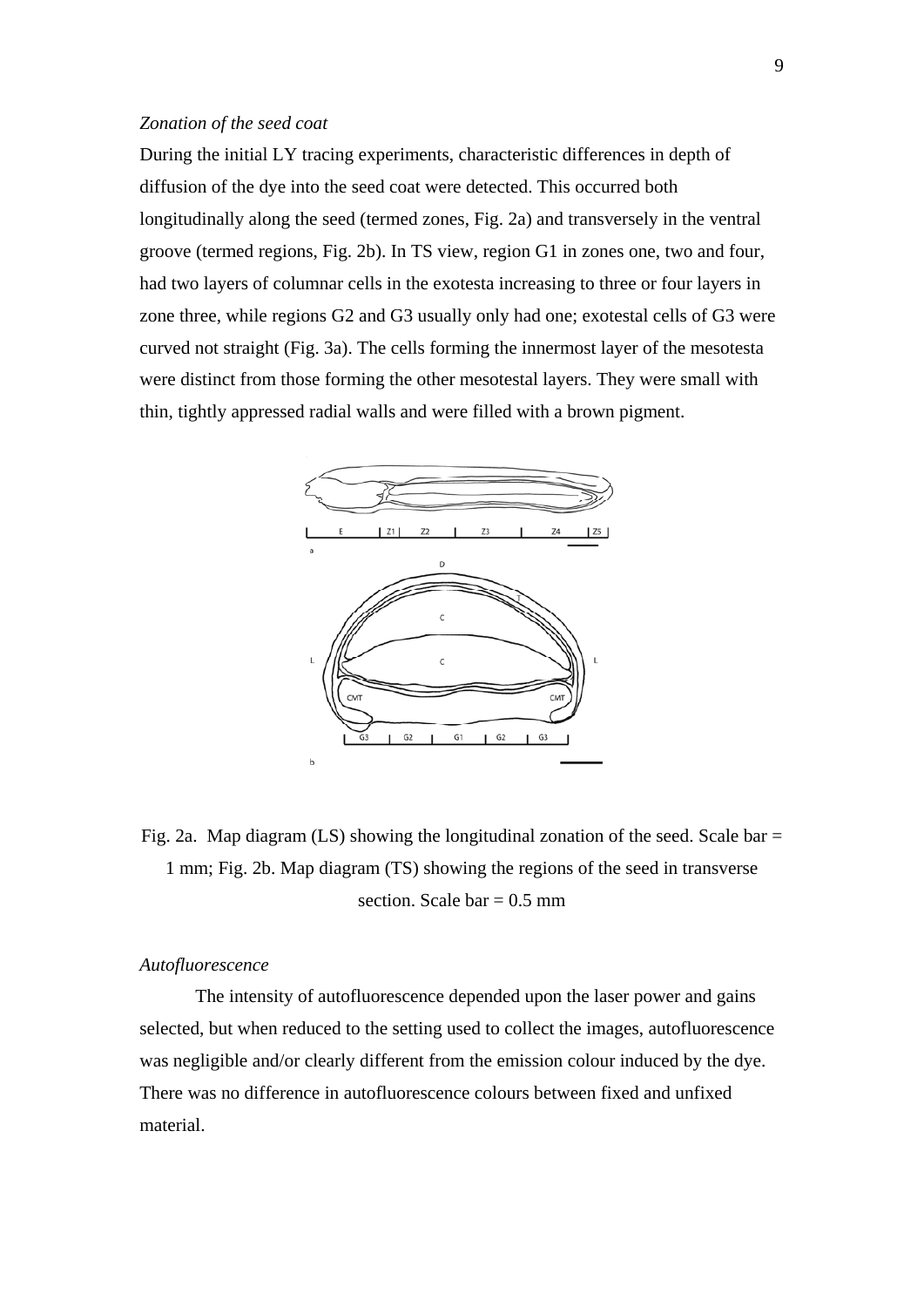# *Distribution of Lucifer Yellow CH following 24 and 48 hours inwards diffusion into intact seeds*

After 24 hours immersion in LY, the dye had not passed beyond the middle layer of the mesotesta in any of the control or treated seeds. At the eliosome end, the dye was found in the walls of the oil-filled cells occupying the centre of the eliosome, and in the walls of the adjacent inner tegmal cells. The dye did not penetrate beyond the hypostase. In the dorsal and lateral parts of the seed, it fluoresced intensely in the walls of the squat-shaped exotestal cells; where this layer was broken it was also present in the walls of a few adjacent mesotestal cells. In the ventral groove, the walls of the columnar-shaped exotestal cells exhibited intense LY-induced fluorescence and in the treated (Fig. 3a) and control seeds (Fig. 3b), walls in the outer one to three layers of mesotestal cells also fluoresced. The depth of diffusion by LY was not consistent between the treatments nor between seeds from the same treatment, nor along the length of the same seed nor along the ventral groove (Fig. 3a). The greatest penetration into the mesotesta usually occurred in zones two and three (Fig. 3c).

After 48 hours inward diffusion, LY still had not reached the embryo or tegmen layers in either the control or treated seeds. In the control seeds, there had been further inward movement of LY through the dorsal and lateral surfaces (Fig. 3d), but again it was variable along the length of the seed and between seeds. In the ventral groove, the depth of penetration by the dye was variable along the groove. In only one seed were traces of the dye found in the endotestal layer and then only in the outer third of the cell (Fig. 3e).

 In seeds from the three treatments, LY had also penetrated further into the testa, but again, there was variation between seeds from the same treatment and, furthermore, there was no clear difference between the three treatments. Of all of the seeds examined, in only one heat-treated and one smoke-treated seed (20 min smoke treatment) was LY present in the ventral endotesta overlying regions G1 and G2 (Fig. 3f), but traces were found in the radial walls of the innermost layer of the mesotesta (ie layer five) in one smoke-treated (Fig. 3g) and two heat+smoke (20min smoke) treated seeds. In one heat-treated seed, LY had diffused throughout the curved part of G3 region and into the abutting endotestal cells; it had also diffused through the adjacent lateral mesotestal cells and entered the abutting endotesta cells (not shown). The longitudinal zonation pattern of LY diffusion found in the control seeds was repeated in each of the three treatments.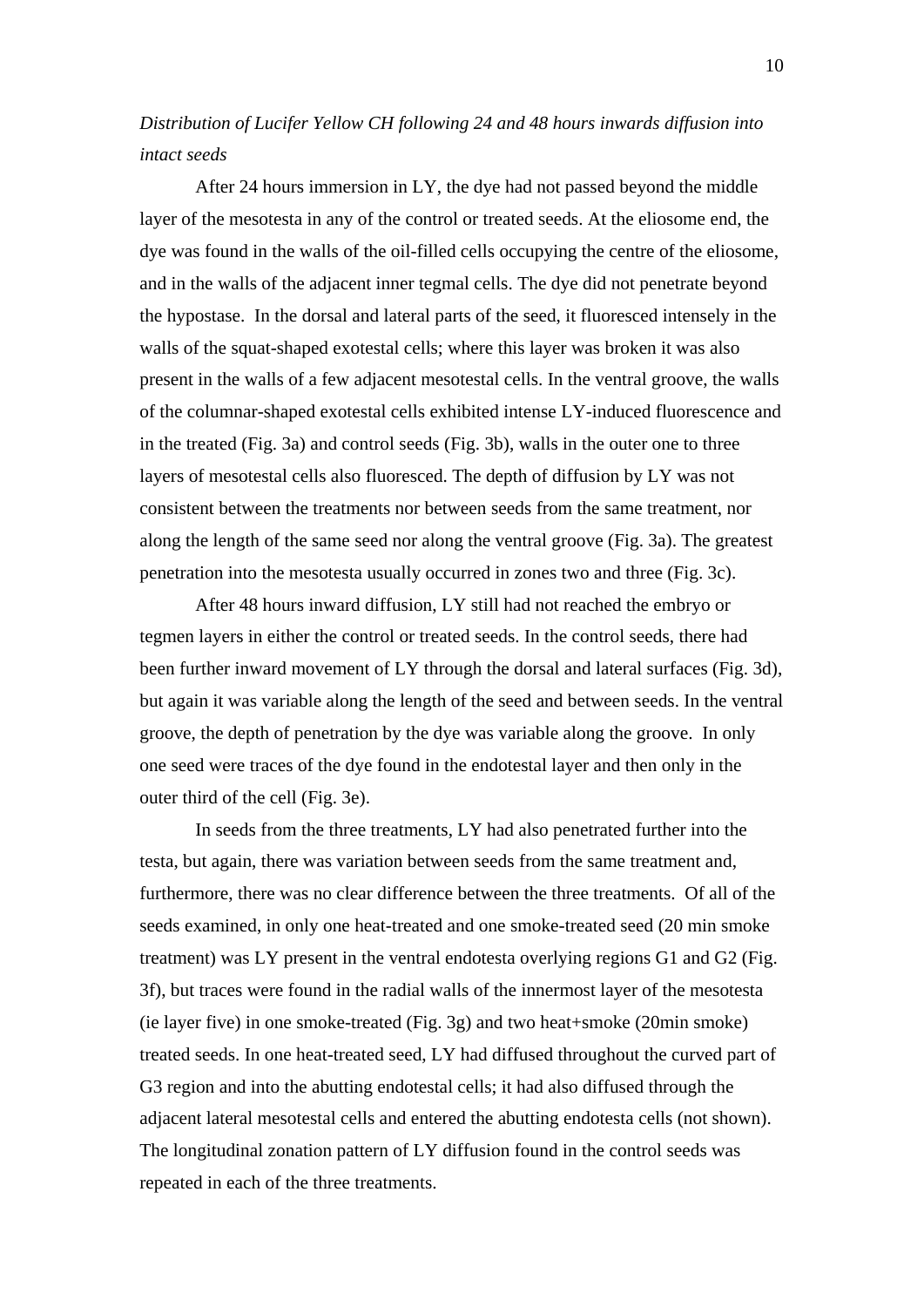# *Distribution of Lucifer Yellow CH following 24 hours outwards diffusion from the embryo cavity*

Outward diffusion by Lucifer Yellow was stopped either in the crushed cell zone (Fig. 3h) or in the tegmal layer (Figs 3i,j); no dye was found outside of the outer of the two inner cuticles nor within the abutting endotestal cells. There was a fairly consistent pattern exhibited by all seeds examined from each of the three treatments and the control. In the control seeds LY was mostly confined to the crushed cell layer lying along the ventral innermost inner cuticle (Fig. 3i). Transverse sections from Zones three and four of treated seeds, revealed that the dye was located solely within the crushed cell zone in regions G1 and G2 (Fig. 3h), but in region G3, it was also found within the mesotegmal part of the wedge tissue; it was not present in the exotegmen or abutting endotesta (Fig. 3j). In these seeds, the dye had crossed the innermost cuticle either where it was broken or through cuticular pores (Fig. 3j) Longitudinal sections incorporating Zones three to five revealed that the dye gradually penetrated further outward into the exotegmal layer (Zone four) until, in Zone five, it was all through the tegmen. Medial LS through the micropyle also revealed no trace of LY outside the cuticle, nor within the micropyle, nor within the abutting endotestal cells (not shown).

#### *Staining with Nile Red for cuticles, suberin and neutral lipids*

Nile Red stained the outer cuticle overlying the ventral groove (Fig. 3k) and the two inner cuticles (Figs 3h,j) an intense gold, orange or red, depending on the excitation wavelengths used. The external cuticle overlying the lateral and dorsal surfaces was minimal, fragmentary or absent in the controls (Fig. 4a) and treated seeds (Fig. 4b). The thickened suberized walls of the squat (Figs 4a,b) and columnar (Fig. 3k) exotestal cells fluoresced red. As in the earlier study (Briggs *et al*. 2006), one inner cuticle was located between the testa and tegmen, the other on the inner surface of the tegmen (Fig. 3h).

 In some control and treated seeds, small groups of mesotestal cells in the dorsal (Figs 4a,b) or lateral regions had thickened, red-fluorescent walls; in the ventral groove, mesotestal cells in the outer layers often had thickened, red-fluorescent walls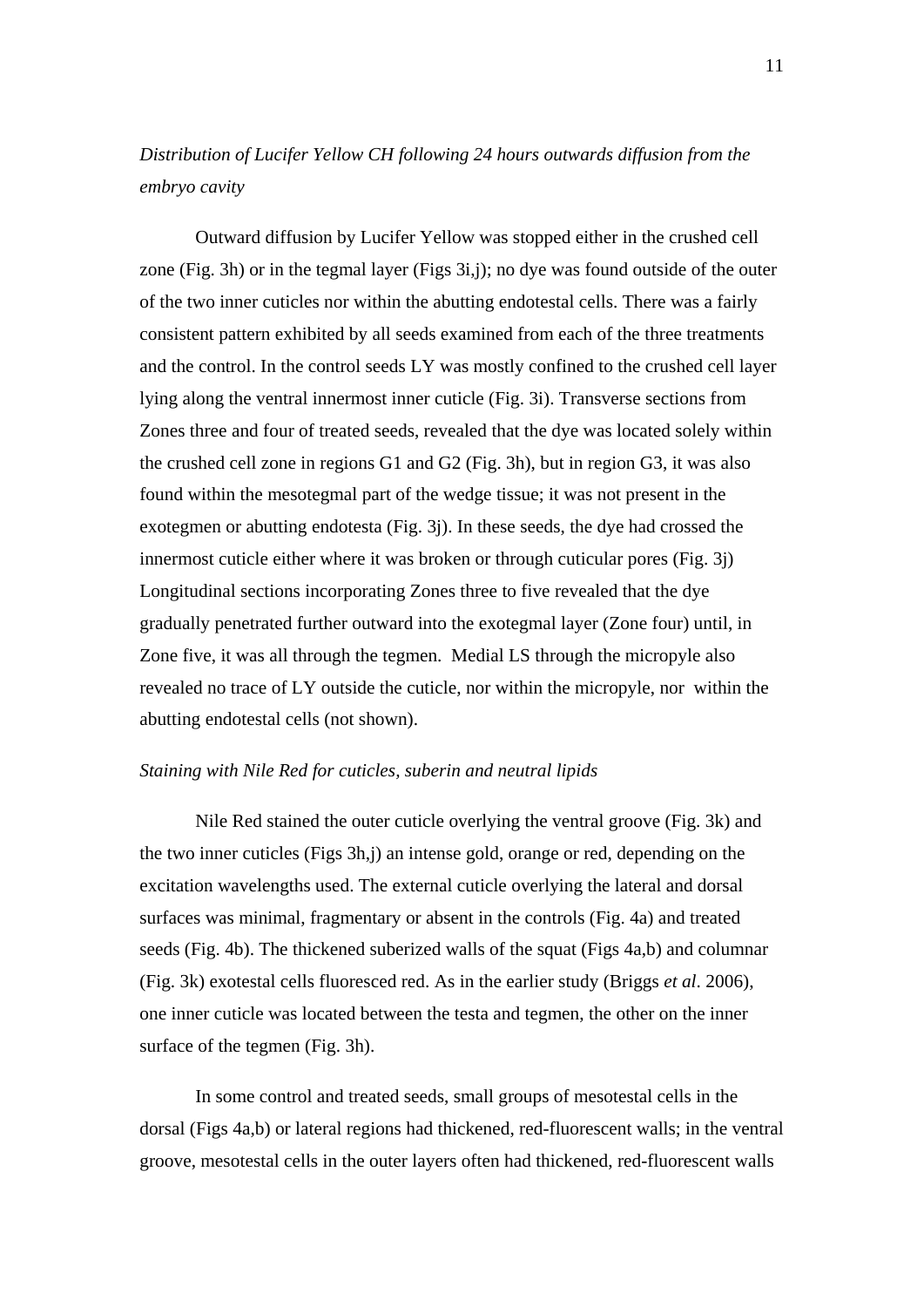(Fig. 4c). However, the extent of thick-walled mesotestal cells in the ventral groove varied between seeds and even within the various zones of the same seed.

*Staining with Acridine Orange for cutin, lignin and negatively charged material*  The fluorescence emission spectra induced by Acridine Orange depended upon the excitation wavelength and PMT ranges used. In unfixed control material excited with 514 nm laser line, the suberized walls of the exotesta fluoresced yellow- red and the lignified walls of the wing endotesta fluoresced yellow; the unsuberized walls of the mesotestal, exotegmen and embryo also fluoresced yellow. However, when excited with 488nm laser line, the lignified walls fluoresced emerald-green. When LY-traced sections were counter-stained with 0.1% AO and excited at 488nm, the LY-induced yellow fluorescence could be clearly seen amongst the AO-induced orange-red suberised walls of the exotesta (Fig. 4d) and the emerald-green fluorescent lignified walls and interior lacework of the wing endotesta (Fig. 4e). Where LY was present in the non-suberised walls of the mesotesta, the yellow fluorescence was often masked and the walls fluoresced orange-brown (Fig. 4f).

#### *Location of Lucifer Yellow in the apoplast and relationship to the suberised wall layer*

LY-induced fluorescence was only found in the primary wall layer of the columnar exotestal cells ie outside the suberised secondary wall (Figs 4g,h). In the ventral mesotestal cells, LY-induced fluorescence occurred as a solid continuous line along the outer surface (or primary cell wall) of cells with a suberised secondary wall layer (Fig. 4i), but in non-suberised cells, it occupied the entire wall (Fig. 4j). In the lateral and dorsal mesotesta LY-induced fluorescence was again in the primary wall of non-suberized cells (Fig. 4k). In the squat-shaped exotestal cells, LY-induced fluorescence was in the thin outer primary wall layer and also within the nonsuberized parts of the lamellated, suberized secondary wall (Figs 4k,l).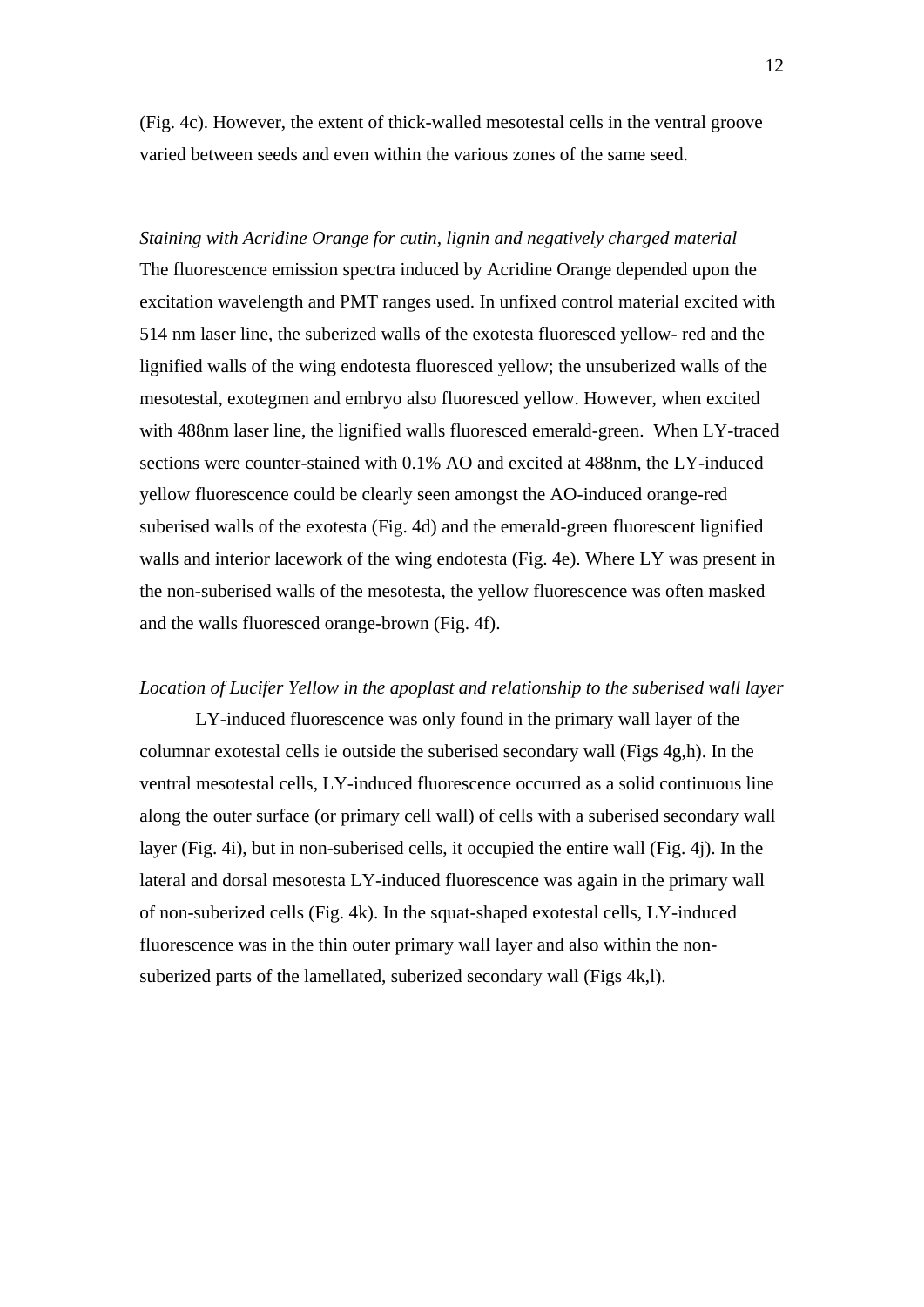



immersion. XS.

Fig. 3a. Heat and smoke-treated seed, Zone two, ventral. LY had penetrated up to the innermost layer of the mesotesta (double arrows) in G1 and G2 regions. There are two-three layers of columnar-shaped cells in the G1 region. These cells are probably exotestal in origin. The intensity of LY-induced fluorescence is greatest in the columnar exotestal cells, decreasing in the outer squat-shaped mesotestal cells (single arrow) and is weakest further inwards (double arrows). Scale bar =  $250 \mu m$ 

Fig. 3b. Control seed, ventral. LY-induced fluorescence was found halfway into the mesotestal layer of the testa. Scale Bar  $= 180 \text{ µm}$ 

Fig.. 3c. Heat and smoke-treated seed, Zone three, ventral, merged image. LY had penetrated through the mesotesta reaching but not entering the innermost mesotestal layer (IMT). Embryo (EM), endotesta (EDT), tegmen (TG), mesotesta (MT).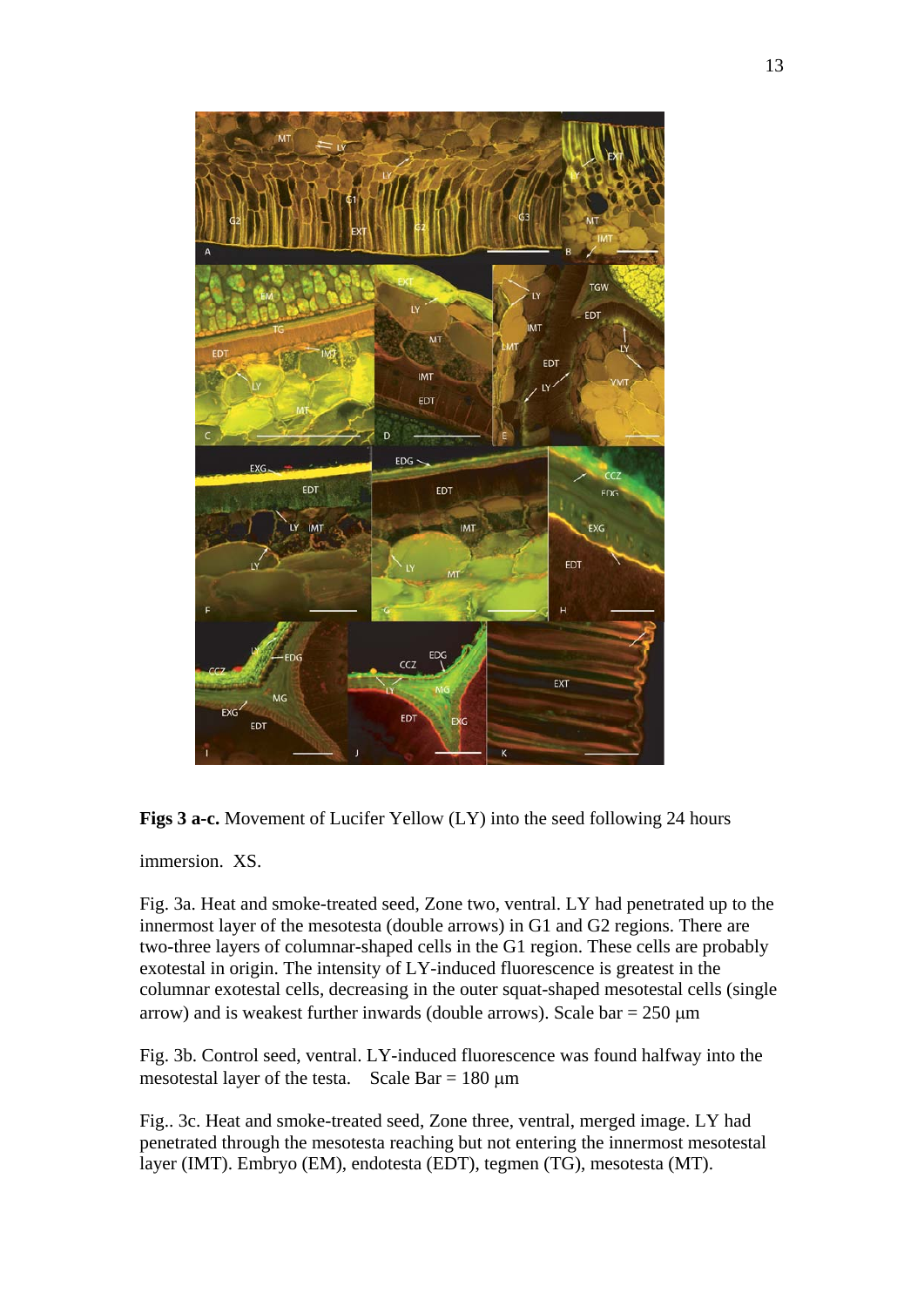Scale bar  $= 250 \mu m$ 

**Figures 3d - 3g**. XS through whole, intact seeds that were immersed in Lucifer Yellow for 48 hours.

Fig. 3d. Control seed Zone three, dorsal. LY has diffused beyond the exotesta into the outer mesotestal layer. Endotesta (EDT), exotesta (EXT), innermost mesotestal layer (IMT), mesotesta (MT). Scale bar =  $50 \mu m$ 

Fig. 3e. Control seed, Zone two, ventral G3. LY penetrated through the lateral mesotesta (LMT) into the outer part of the endotesta cells forming the neck region of the endotesta wing (WEDT). LY has also diffused through the curved area of the ventral groove into the endotesta. Endotesta (EDT), innermost mesotestal layer (IMT), tegmal wedge (TGW). Scale bar  $= 100 \mu m$ 

Fig. 3f. Smoke-treated seed, Zone three, ventral, G1. LY penetrated through the mesotesta and into the endotesta (EDT). Innermost mesotestal layer (IMT), exotegmen (EXG). Scale bar = 50 μm

Fig.3g. Smoke-treated seed, Zone three, ventral, G1. LY has diffused through the mesotesta (MT) and entered the radial walls of the innermost layer of the mesotesta (IMT), but has not progressed into the abutting endotesta (EDT). Scale bar  $= 50 \text{ µm}$ 

**Figures 3h-3k**. XS of seeds that were halved, the embryo carefully removed and Lucifer Yellow applied to the cavity for 24 hours outward diffusion.

Fig.. 3h. Heat and smoke-treated seed, Zone three, G 1, counterstained with Nile Red. LY was confined to the crushed cell zone (CCZ). The two inner cuticles (arrows) fluoresced gold. Endotegmen (EDG), exotegmen (EXG), endotesta (EDT). Scale bar  $= 25 \text{ µm}$ 

Fig.. 3i. Control seed, Zone three, tegmal wedge. LY is retained in the crushed cell zone (CCZ) with no passage through the inner cuticles. Endotegmen (EDG), exotegmen (EXG), endotesta (EDT), mesotegmen (MG). Scale bar = 50 μm

Fig.. 3j. Heat and smoke-treated seed counterstained with Nile Red, Zone three, tegmal wedge. LY was present in the crushed cell zone (CCZ) and within the tegmal layers. Stronger lines of LY indicated where the dye has moved into the tegmen via cuticular pores (arrows). A break in the CCZ and the inner cuticle also permitted movement of the dye into the tegmen. The thicker inner cuticle (large arrow) between the endotesta and the exotegmen fluoresces red rather than orange. Endotesta (EDT), endotegmen (EDG), mesotegmen (MTG), exotegmen Scale bar = 50 μm

Fig. 3k. Control seed, unfixed, Zone one, ventral, G1, stained with Nile Red. The suberized walls of the exotestal (EXT) cells strongly fluoresce red. The overlying outer cuticle (arrow) fluoresce orange gold. Scale bar =  $50 \mu m$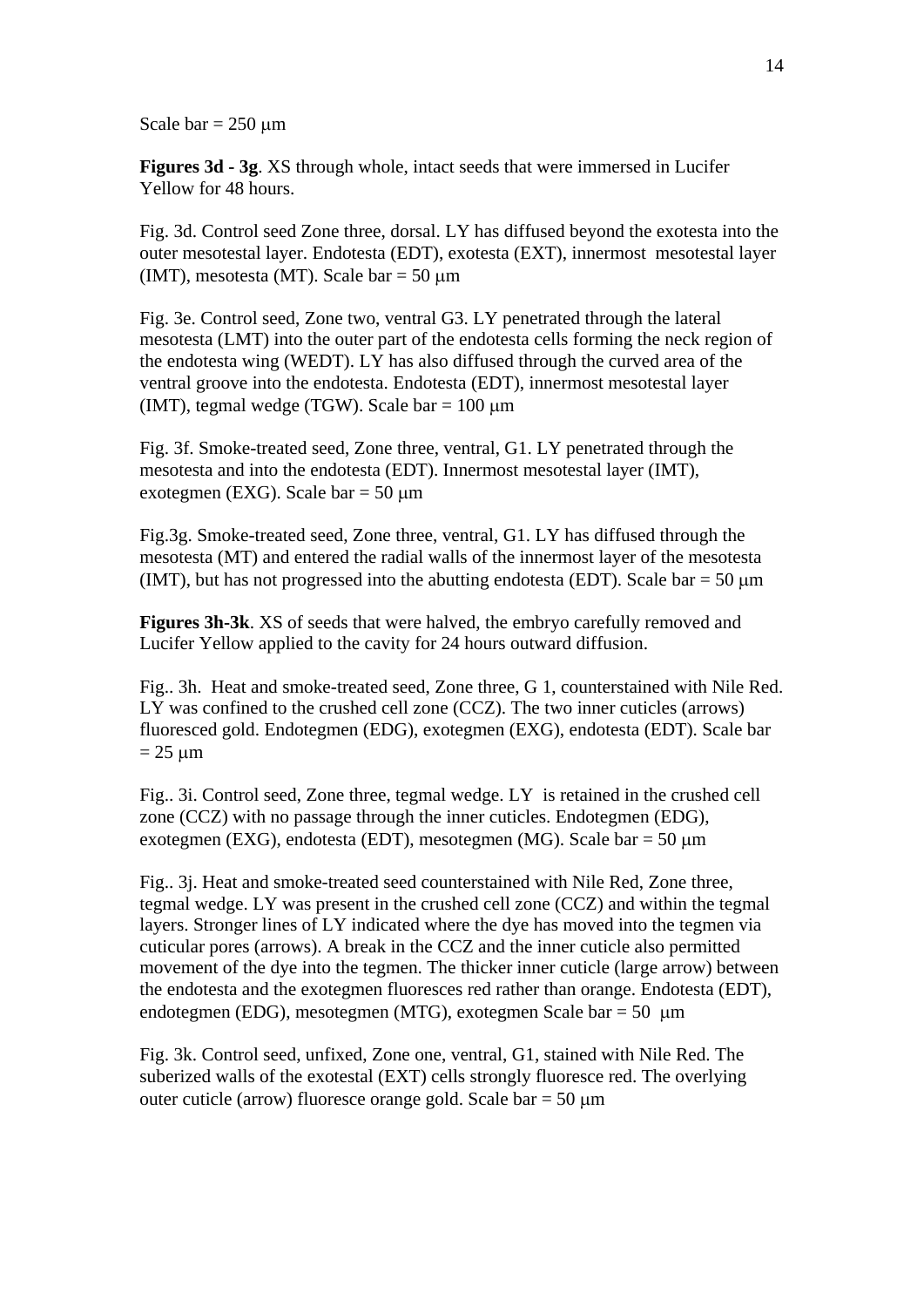

Fig. 4a. Control seed, fixed, hypostase Zone one, dorsal, stained with Nile Red. Strong red fluorescence from the suberized walls of the squat-shaped exotestal cells (EXT) and underlying outer mesotestal cells (MT). Unsuberized walls show no fluorescence. There is no sign of an overlying cuticle. Scale bar =  $25 \mu m$ 

Fig. 4b. Heat and smoke-treated seed, fixed, Zone two, lateral, stained with Nile Red. Strong red fluorescence from the thick walls of the exotestal (EXT) cells, weaker from the thinner suberized walls of the adjacent mesotestal cells (MT). No outer cuticle is present. The unsuberized walls are not fluorescent but there is aldehydeinduced fluorescence from the vacuolar contents (arrow). Scale  $Bar = 50 \mu m$ 

Fig. 4c. Control seed, fixed, Zone one hypostase, ventral, G3, stained with Nile Red. Suberized mesotestal (MT) walls stained red, but unsuberized mesotestal walls are unstained. Strong red fluorescence from the wing endotesta cells (WG). Scale bar  $=$ 75 μm

**Figs 4d-4f**. Seeds immersed in Lucifer Yellow for 48 hours, rinsed, fixed and sections counterstained with Acridine Orange.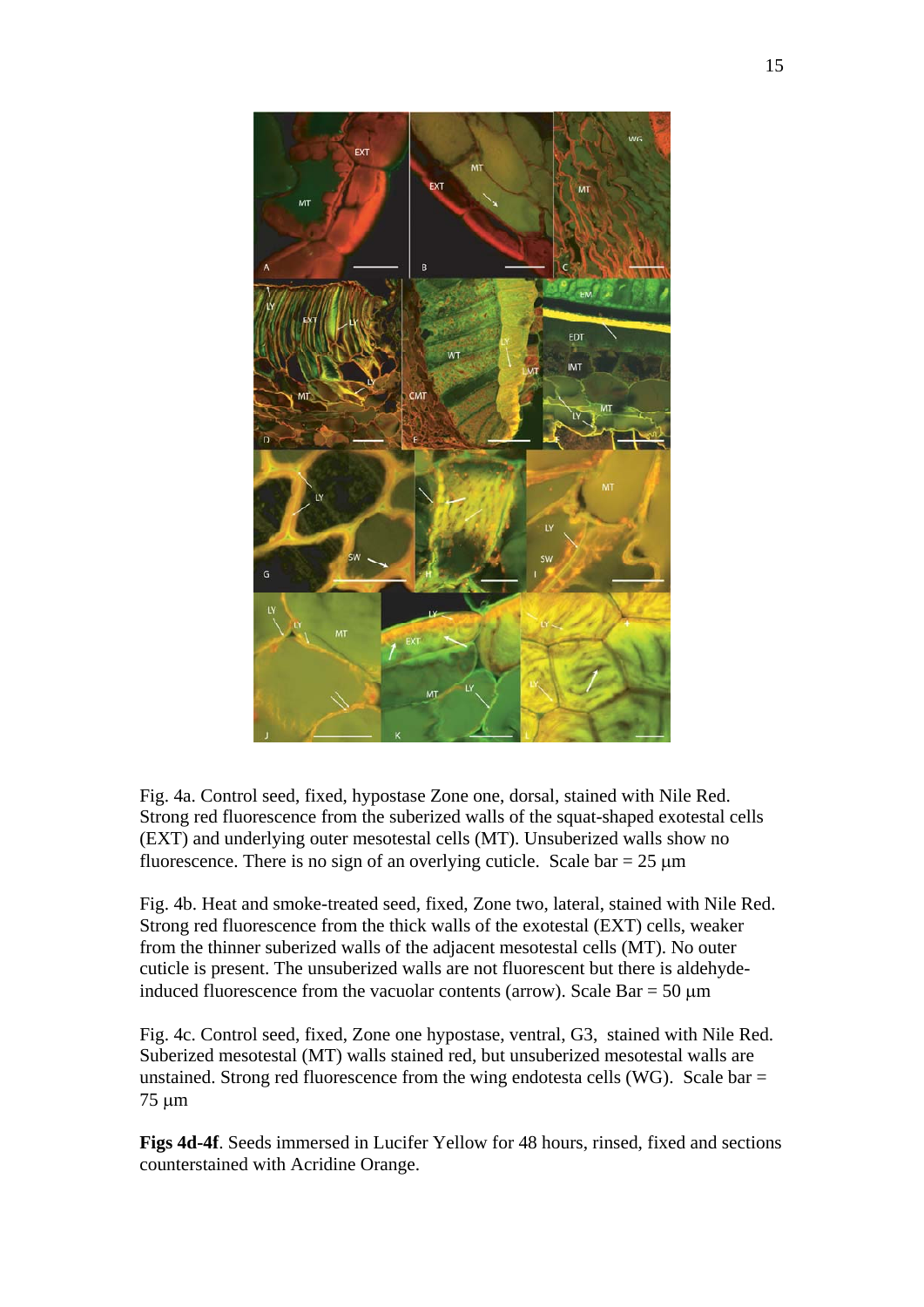Fig.. 4d. Control seed, Zone four/five, ventral, G3. [Laser line 488 nm, PMT1 500- 598 nm, PMT 2 590-740nm). Lucifer Yellow (LY) is trapped between the outer cuticle and the suberized outer tangential walls (red/brown/orange) of the exotestal cells (arrow). When LY is seen in face view against the suberized walls, it appears more green than yellow (arrows). Under these settings the unsuberized walls of the mesotesta show a orange-brown colour. Scale bar = 100 μm

Fig.. 4e. Heat-treated seed, Zone four/five, G3. [Laser line 488nm PMT1 500-589nm, PMT2 590-740nm; Z Projection 34 steps, 0.75 μm step width). Wing endotesta (WT) adjacent to the raphe vascular trace. Lucifer Yellow (LY) has diffused through the walls of the lateral mesotesta (LMT) into the radial and tangential walls of the outer layer of cells forming the endotestal wing. No diffusion of Lucifer Yellow occurred beyond these cells into the remaining wing cells. The red-brown fluorescence of the cells in the curved mesotestal (CMT) region indicates lack of penetration by LY beyond the ventral exotesta. Under these settings, where Lucifer Yellow was absent in the wing region, the lignin component of the internal lacework wall system and radial walls fluoresced green; pigment in the wing cells and mesotestal cells fluoresced redbrown. Scale bar  $= 75 \mu m$ 

Fig.. 4f. Smoke-treated seed, Zone three, G1. Inner half of the testa and abutting tegmen. Lucifer Yellow (LY) had diffused through the mesotesta reaching, but not entering, the innermost mesotestal layer (IMT). The counter-staining by Acridine Orange of thin-walled, unsuberized mesotestal cells has altered the usual yellow colour of Lucifer Yellow to pale orange-brown in some parts of the wall. Mesotesta (MT), endotesta (EDT), embryo (EM), tegmen (TG). Scale bar = 50 μm

**FIGS 4g-4l.** 24 hours immersed in Lucifer Yellow, fixed, cross-sectioned and sections counterstained with Nile Red.

Fig. 4g. Smoke-treated seed, Zone three. Tangential view through the columnar exotestal cells. Lucifer Yellow (LY) was only found in the outer wall layer overlying the suberized secondary wall (SW) which fluoresces red following staining with Nile Red. No Lucifer Yellow was preserved in the intercellular spaces by fixation. Scale  $bar = 25 \text{ µm}$ 

Fig. 4h. Smoke-treated seed, Zone three, G1. Columnar-shaped mesotestal cell showing the presence of Lucifer Yellow in the primary wall but not in the plasmodesmata (large arrow). The red autofluorescent material (double arrows) present in the peripheral layer of the cytoplasm can be seen associated with some of the plasmodesmata. Scale bar =  $25 \mu m$ 

Fig. 4i. Control seed, Zone two, G2. In suberized mesotestal cells, Lucifer Yellow (LY) is only present in the outer, thin primary wall overlying the thickened secondary wall (SW) which fluoresced red with Nile Red. No Lucifer Yellow occurred in the intercellular spaces (arrow). Scale bar  $= 25 \text{ µm}$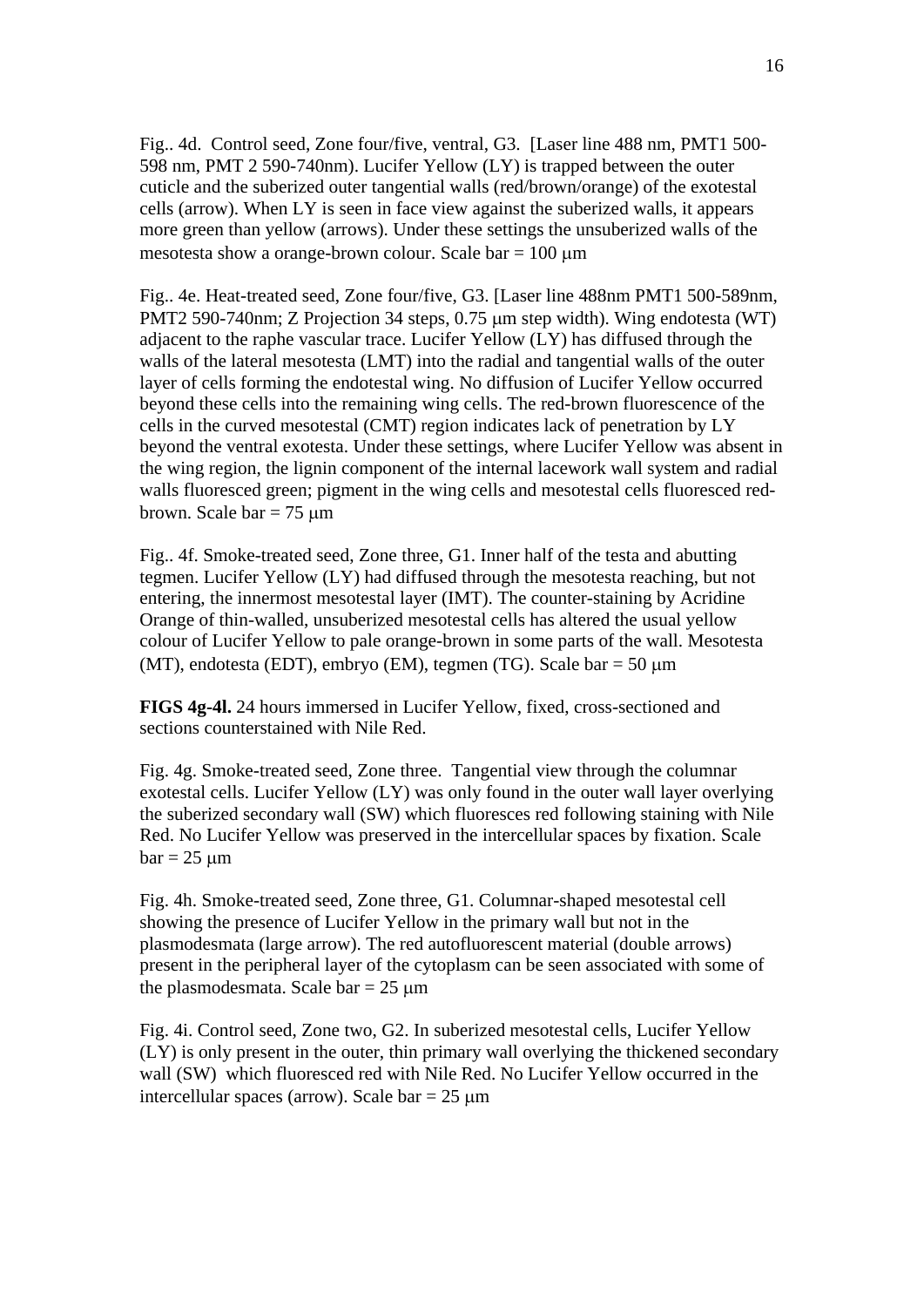# **Discussion**

This study confirmed the earlier preliminary evidence of Briggs *et al*. (2005) for the presence of barrier(s) to the diffusion of large molecular weight compounds in the coat of untreated *Grevillea linearifolia* seeds. This makes them similar to dormant seeds of chaparral species such as *Emmenanthe penduliflora*. Other similarities include: the external cuticle does not restrict entry of apoplastic dyes, and the seed coat is water-permeable, for both (Briggs *et al*. 2005; Keeley and Fotheringham 1998).

Differences exist however between seeds of *G. linearifolia,* and those of *E. penduliflora:* in the structural location of the barrier(s) within the seed coat, and whether fire cues removed the barrier(s). The seed coat of *E. penduliflora* has a single integument and the barrier to diffusion was an inner cuticle, located on the inner surface of the seed coat adjacent to the endosperm (Egerton-Warburton 1998). The seed coat of *Grevillea*, on the other hand, had multiple barriers to diffusion of large molecular weight compounds; of particular importance were the two inner cuticles resulting from the two integuments of the seed coat. In *G. linearifolia*, the diffusion of Lucifer Yellow outwards from the crushed cell layer through the seed coat was mostly stopped by the cuticle lining the inner surface of the tegmen; the dye appeared in the tegmen only where there were noticeable breaks in the inner cuticle or through cuticular pores near the tegmen wedge. It did not penetrate beyond the outer cuticle lying between the tegmen and endotesta. When Lucifer Yellow diffused from the outside of the seed inwards, the barrier to diffusion lay further out in the seed coat than either internal cuticle. The innermost layer of the mesotesta was the greatest distance inwards that Lucifer Yellow penetrated in most seeds; occasionally, the dye made it past this layer and into the outermost part of the endotesta. The distances for the dye to traverse were similar in the two species (*c*. 200 μm across the seed coat of *Emmenanthe*; *c.* 200 – 250 μm in the dorsal region of *Grevillea* seeds, 550 – 600 μm in the ventral region). The lack of penetration of the dye into the seed coat of *Grevillea* was due to structural features, rather than differences in the distance of diffusion. The exception to the presence of multiple barriers in *Grevillea* occurs where the top ends of the cotyledons are adjacent to the hypostase, which at this location forms a single barrier to diffusion of Lucifer Yellow to or from the embryo. The two integuments are not continuous around the embryo here (Briggs *et al*., 2005).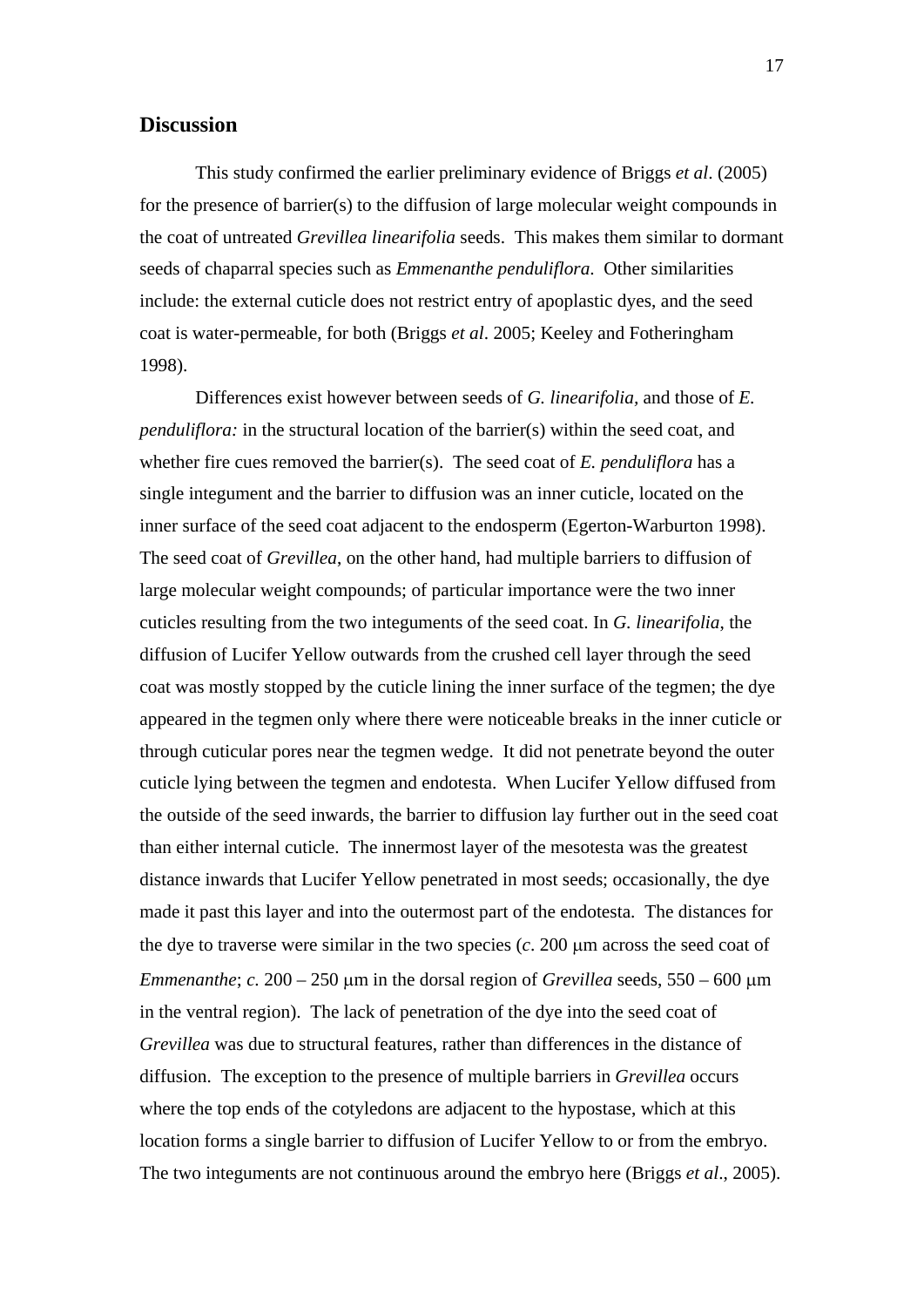Unlike in *Emmenanthe*, the fire cues did not remove the barriers to diffusion of large molecular weight compounds in the seed coat of *Grevillea*. In smoked seeds of *E. penduliflora,* Lucifer Yellow appeared in the embryo after two hours of exposure to the dye, as smoke scarified the external cuticle and opened up pores within the internal cuticle (Egerton-Warburton, 1998), allowing the germination inhibitor in the embryo to escape (Egerton-Warburton and Ghisalberti, 2001). In *G. linearifolia*, even after 48 hours immersion in the dye, no Lucifer Yellow penetrated through the seed coat to reach the embryo in smoked or heated seeds. While the fire cues did increase the penetration of the dye into the seed coat, so that the dye was found in the endotesta of several seeds, the barrier to diffusion remained. Nor did the permeability of the two internal cuticles in *G. linearifolia* change after exposure to smoke, as the outwards diffusion experiment showed. Furthermore, no penetration through the hypostase was detected after any of the three treatments. The germinability test of the *Grevillea* seeds showed that the heat and smoke treatments used increased germination, as observed in earlier experiments (Morris 2000); so if the fire cues were breaking dormancy by a version of the *Emmenanthe* mechanism, this should have been detectable in the dye diffusion experiments. Neither smoke, nor heat, nor their combination, removed any of the barriers to diffusion in the seed coat of *G. linearifolia*.

 There are other differences between the seeds of *Grevillea* and the chaparral species (Keeley and Fotheringham 1998; Egerton-Warburton 1998). Seeds of *Grevillea* respond to both heat and smoke, whilst the chaparral species respond to smoke only. A palisade-like layer (endotesta) is present in *Grevillea*, but is absent in the chaparral smoke-responders. A further difference between *G. linearifolia* and *E. penduliflora* is that the penetration by the dye through the seed coat was not uniform in the former, either along the seed or from any of the sides. This variability suggested a pattern of "zones" and "regions" in the seed coat structure. These penetration patterns appear to be related to (i) the distribution and location of suberized cells and (ii) to the variation in the number of layers in the ventral groove, particularly in zones two and three where the central corridor of cells (i.e. G1) often consisted of several layers of suberized, columnar-shaped cells. In *E. penduliflora*, such a zonation pattern was lacking and no suberized cells were reported by Egerton-Warburton (1998).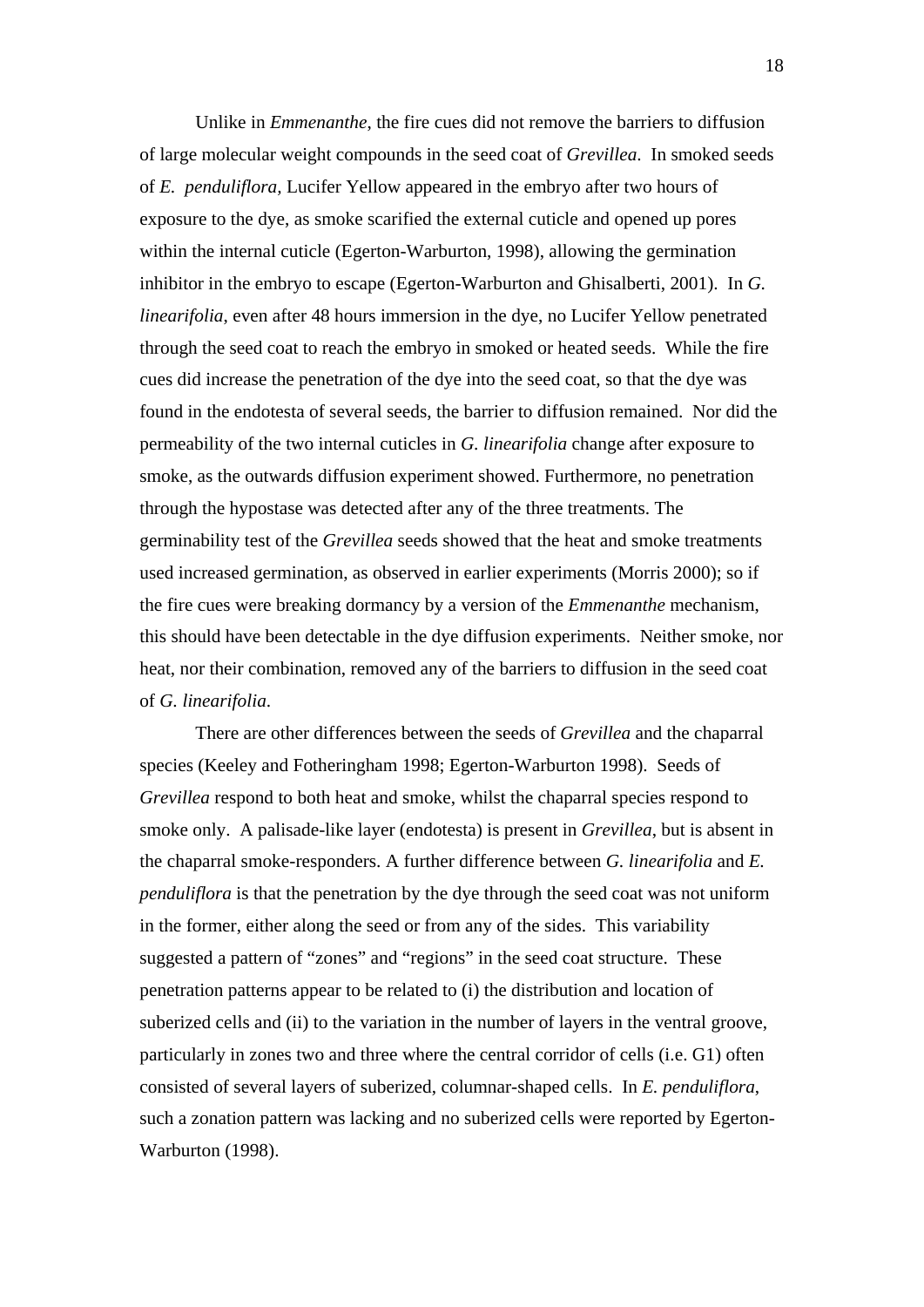Suberin has been found in many plant organs as part of their normal development (Esau, 1977; Barnabas and Arnott, 1987; Barnabas, 1989; Franke *et al*., 2005) or as a consequence of wounding (Esau, 1977; Lulai and Corsini, 1998). Apart from our earlier findings (Briggs *et al.*, 2005) there are only a few reports of suberized tissues within the seed coat, and in these, suberin was deposited in the chalazal region to seal off the vascular trace (Zee and O'Brien, 1970; Espelie *et al*., 1980; Cochrane, 1983). Suberin is often deposited as lamellae, either throughout the entire wall or concentrated into bands in the radial walls (i.e. Casparian strips). In leaves of the sea grass *Thalassodendron ciliatum,* it is found throughout the cell wall and in the middle lamella between contiguous bundle sheath cells (Barnabas, 1989). In the seed coat of *G. linearifolia*, suberin was only deposited as layers in the secondary wall and not in the primary wall or middle lamella.

Suberized cell walls have three characteristics i.e. they are tissue specific, have a poly(aliphatic) (lipid) domain and a unique lignin-like poly(phenolic) domain (Kolattukudy, 1980; Bernards and Razem, 2001). The term "suberin" has most frequently been used to define the poly(aliphatic) matrix, but most suberized tissues contain small amounts of covalently-linked lignin (monolignols) as well as a significant amount of associated hydroxycinnamic acids. In our present study, the partitioning of Nile Red into the thickened mesotestal and exotestal walls clearly revealed the polyaliphatic lipid domain while similar localization of Acridine Orange revealed the negatively charged lignin-like pholyphenolic domain. The abilities of the confocal LSM were instrumental in separating both components, and together with these two dyes allows a clear, fluorescence-based method for the identification of suberin in plant tissues.

The multi-layered aliphatic polymer, with its associated waxes, is thought to provide suberized tissues with their water impermeability (Kolattukudy, 1980), thus the permeability of tracer dyes through the wall would depend upon the extent of suberization within the wall (Barnabas, 1989, 1994). In *Grevillea*, the suberized secondary cell walls appeared to facilitate the inward movement of Lucifer Yellow as non-suberized mesotestal cells retarded the inward movement during the first 24 hrs. In the ventral groove, the suberized exotestal and adjacent suberized mesotestal cells allowed Lucifer Yellow to move rapidly into the testa but only to the extent of suberization of the tissue. In the lateral and dorsal sides, usually only the squatshaped exotestal cells were suberized and hence the dye was restricted to this layer.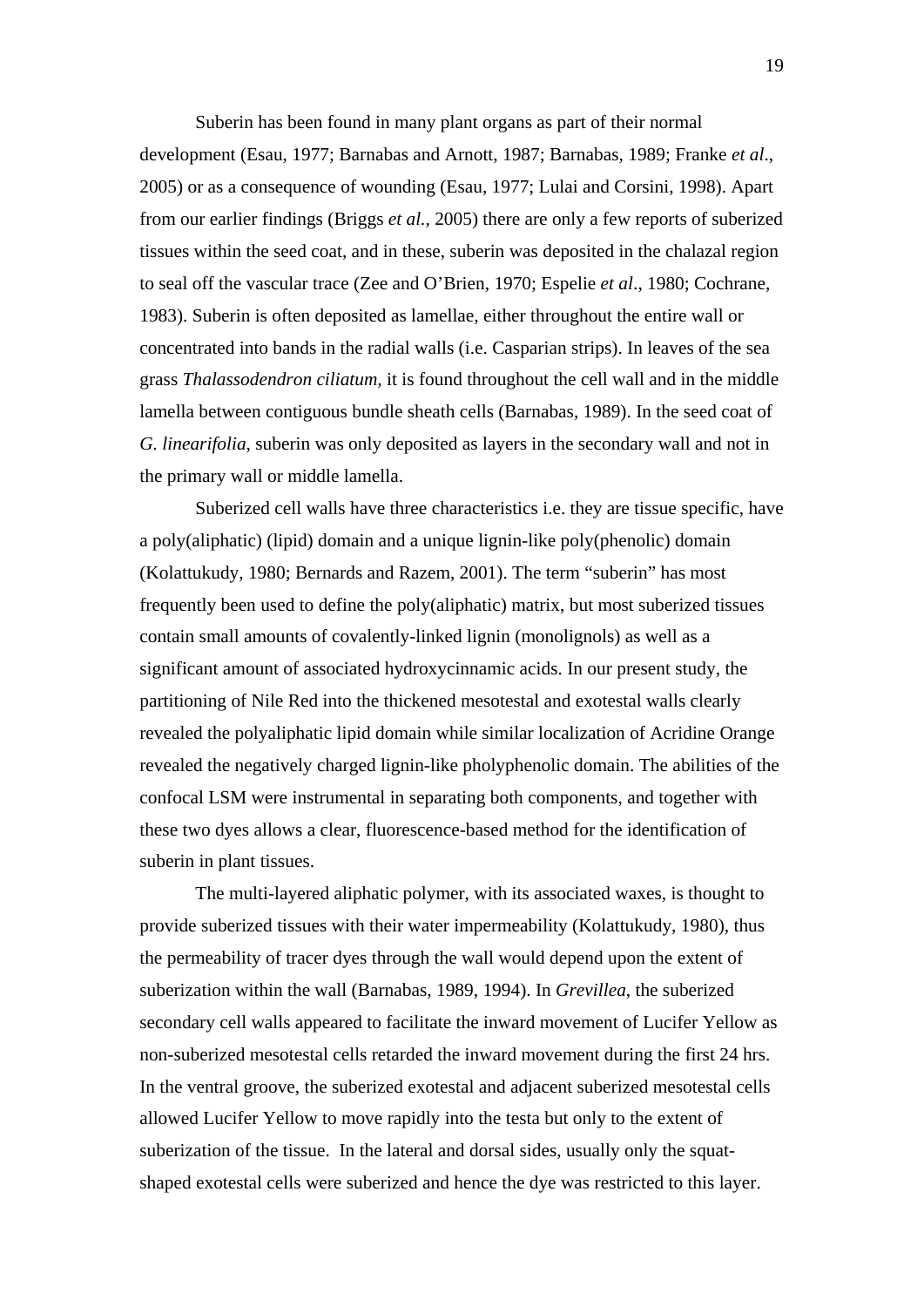However, since the squat-shaped exotestal cells had incomplete suberization of the secondary walls, Lucifer Yellow was able to penetrate into the secondary wall layers and accumulate in the non-suberized, pectic portions resulting in the intense fluorescence seen in these cells. Impedance to the dye was only overcome after a further 24 hr immersion (ie 48 hrs in total) that resulted in accumulation of the dye into the apoplast of the non-suberized mesotestal cells.

The slow movement by Lucifer Yellow throughout the seed coat of *Grevillea*, especially in the thin-walled inner mesotestal layers, may be due to strong negative charges in the primary wall and middle lamella, as indicated by Acridine Orange staining and our previous histochemical study (Briggs *et al*., 2005). Acridine Orange is a cationic metachromatic dye that binds to negatively charged groups such as found in DNA, RNA (Hepler and Gunning, 1998), lignin and cutin (Oparka and Read, 1994).

For *Grevillea*, the current study does not support a change in the permeability of the seed coat to large molecular weight compounds after exposure to either fire cue. Whether the embryo of *Grevillea* contains a germination inhibitor (as in *Emmenanthe*) is unknown, and looking for one was beyond the scope of this study. The increased germination following heat, smoke or heat followed by smoke treatments may result from physical effects on the seed coat, or from physiological effects on the embryo (Van Staden *et al,.* 2000). Smoke can substitute for light requirements for germination in Grand Rapids lettuce seed (Drewes *et al*., 1995), and interact with phytohormones to affect germination (van Staden *et al*., 1995; Strydom *et al*., 1996). There is debate about whether smoke acts via hormones, with some evidence against this hypothesis; van Staden *et al*. (2000) argue that the widespread occurrence of the smoke response suggests that it emerged early in the evolution of seed plants, and acts on a trigger for germination at a fundamental stage to provide energy for the process. For *Grevillea*, we are currently investigating whether the fire cues affect the physical properties of the cell walls in the seed coat, and whether such changes are consistent with the 'mechanical constraint' model of seed coat dormancy.

# **Acknowledgements**

We thank the University of Western Sydney Confocal and Bioimaging Facility, Hawkesbury Campus, for the use of their Confocal microscopes and Dr. Paul Thomas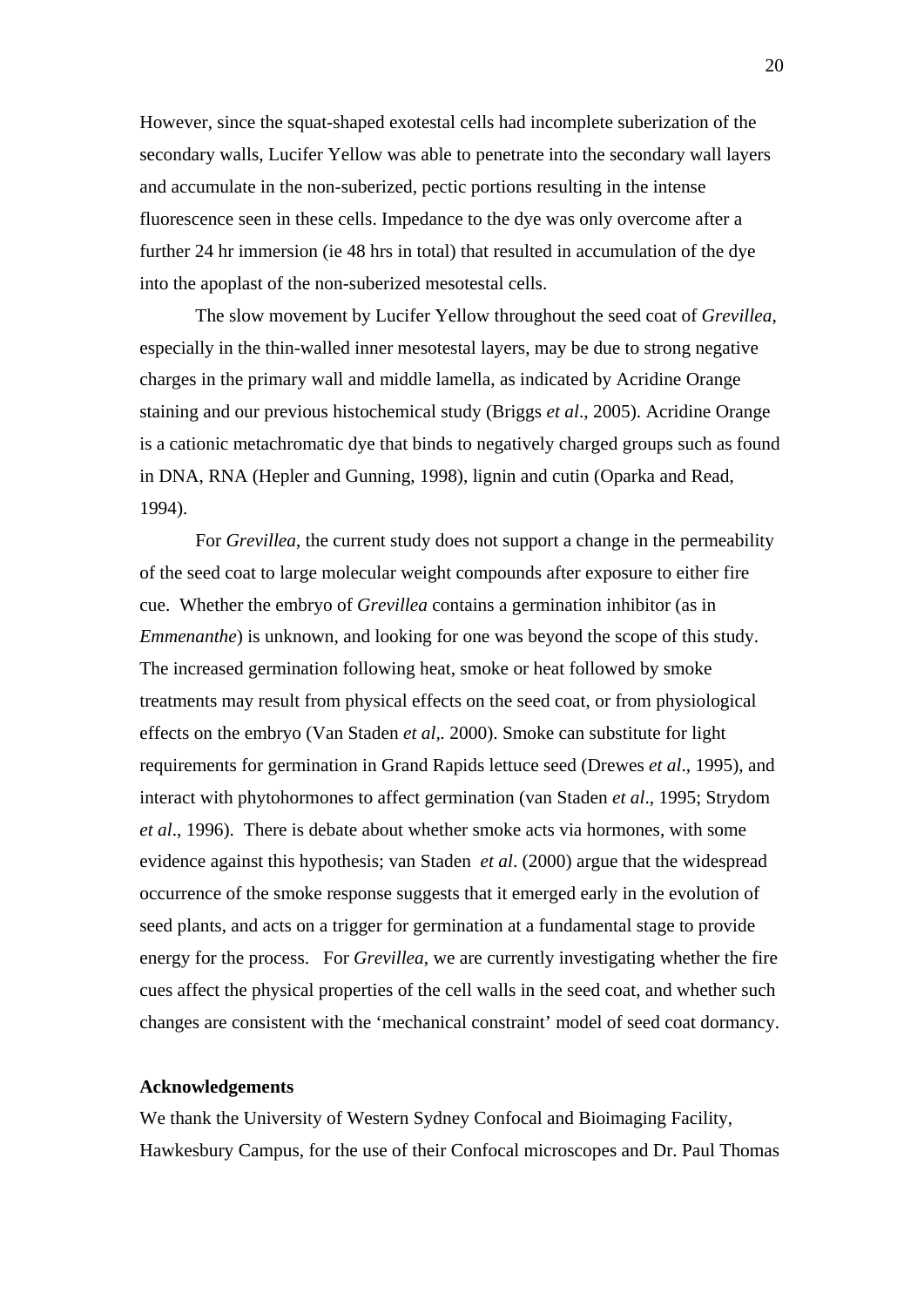for carrying out the seed treatments and germination experiment. The support of the Australian Flora Foundation for this study is gratefully acknowledged.

#### LITERATURE CITED

**Auld TD, Denham AJ. 1999**. The role of ants and mammals in dispersal and postdispersal seed predation of the shrubs *Grevillea* (Proteaceae). *Plant Ecology* **144**:201- 213.

**Barnabas AD, Arnott HJ. 1987**. *Zostera capensis* Setchell: root structure in relation to function. *Aquatic Botany* **27**:309-322.

**Barnabas AD. 1989.** Apoplastic tracer studies in the leaves of a seagrass. II. Pathways into leaf veins. *Aquatic Botany* **35**:375-386.

**Barnabas AD. 1994.** Apoplastic and symplastic pathways in leaves and roots of the seagrass *Halodule uninervis* (Forssk.) Aschers. *Aquatic Botany* **47**:155-174.

**Bernards MA, Razem FA. 2001**. The poly(phenolic) domain of potato suberin: a non-lignin cell wall bio-polymer. *Phytochemistry* **57**:1115-1122.

**Bewley JD, Black M. 1994.** *Seeds: physiology of development and germination*. 2nd edn. New York: Plenum Press, 206-214.

**Briggs CL, Morris EC, Ashford AE. 2005.** Investigations into Seed Dormancy in *Grevillea linearifolia*, *G. buxifolia* and *G. sericea*: Anatomy and histochemistry of the Seed Coat. *Annals of Botany* **96**:965-980.

**Cochrane MP. 1983**. Morphology of the crease region in relation to assimilate uptake and water-loss during caryopsis development in barley and wheat. *Australian Journal of Plant Physiology* **10**:473-491.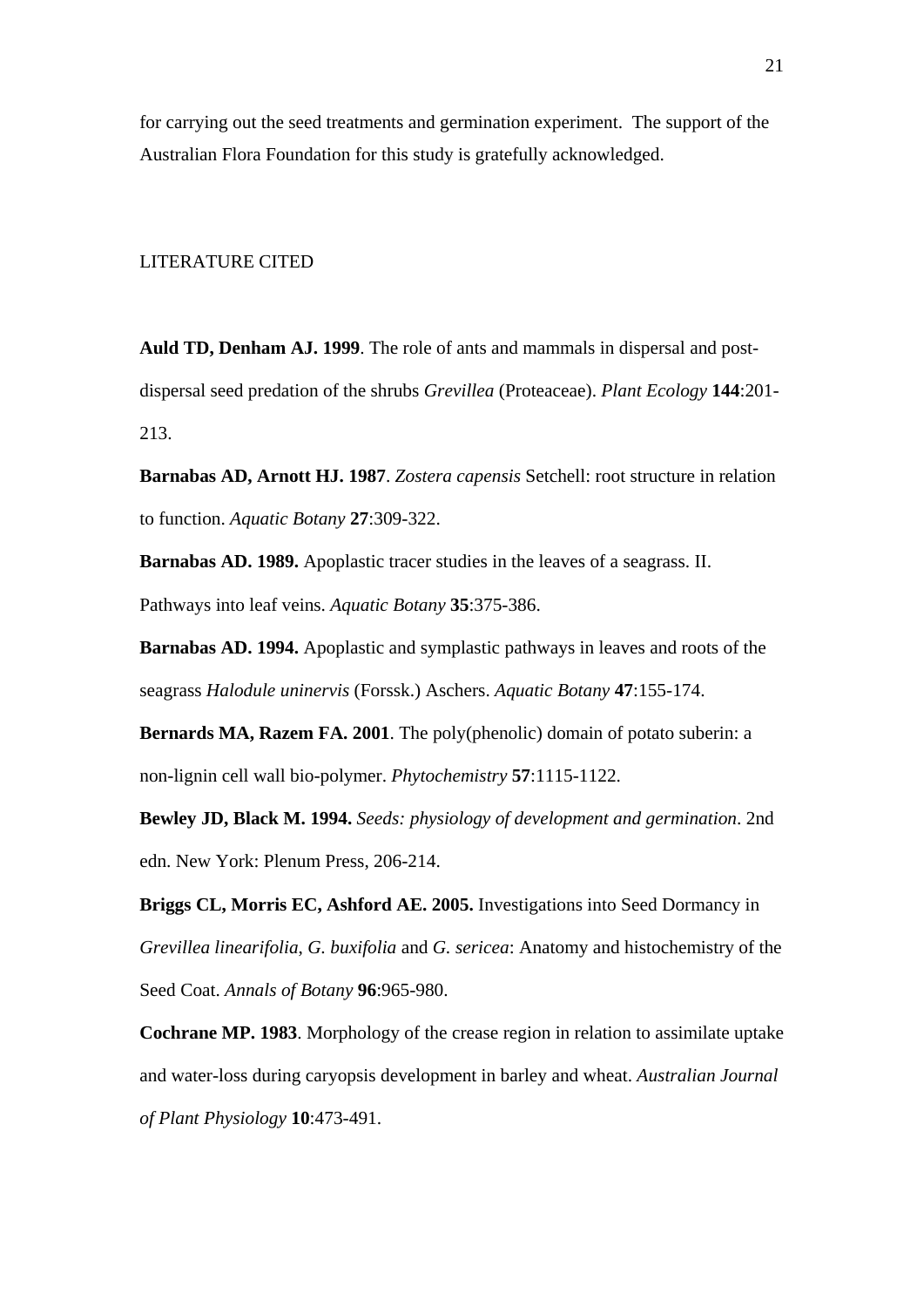**Drewes FE, Smith MT, van Staden J. 1995**. The effect of a plant-derived smoke extract on the germination of light-sensitive lettuce seed. *Plant Growth Regulation* **16**:205-209.

**Edwards W, Whelan R. 1995.** The size, distribution and germination requirements of the soil-stored seed-bank of *Grevillea barklyana* (Proteaceae). *Australian Journal of Ecology* **20**:58-555.

**Egerton-Warburton L. 1998.** A smoke-induced alteration of the sub-testa cuticle in seeds of the post-fire recruiter, *Emmenanthe penduliflora* Benth. (Hydrophyllaceae). *Journal of Experimental Botany* **49**:1317-1327.

**Egerton-Warburton L, Ghisalberti EL. 2001.** Isolation and structural identification of a germination inhibitor in fire-recruiters from the Californian chaparral. *Journal of Chemical Ecology* **27**:371-382.

**Esau K. 1977**. *Anatomy of Seed Plants*. 2<sup>nd</sup> Edn. John Wiley and Sons Sydney, 185,195, 221-223

**Espelie KE, Davis RW, Kolattukudy PE. 1980**. Composition, ultrastructure and function of the cutin-containing and suberin-containing layers in the leaf, fruit peel, juice-sac and inner seed coat of grapefruit (Citrus Paradisi Macfed.) *Planta* **149**:498- 511.

**Franke R, Briesen I, Wojciechowski T, Faust A, Yephremov A, Nawrath C,** 

**Schreiber L. 2005.** Apoplastic polyesters in *Arabidopsis* surface tissues - A typical suberin and a particular cutin. *Phytochemistry* **66**:2643-2658.

**Hepler PK, Gunning BES. 1998.** Confocal fluorescence microscopy of plant cells. *Protoplasma* **201**:121-157.

**Keeley JE, Fotheringham CJ. 1997**. Trace gas emissions and smoke-induced seed germination. *Science* 276:1248 -1250.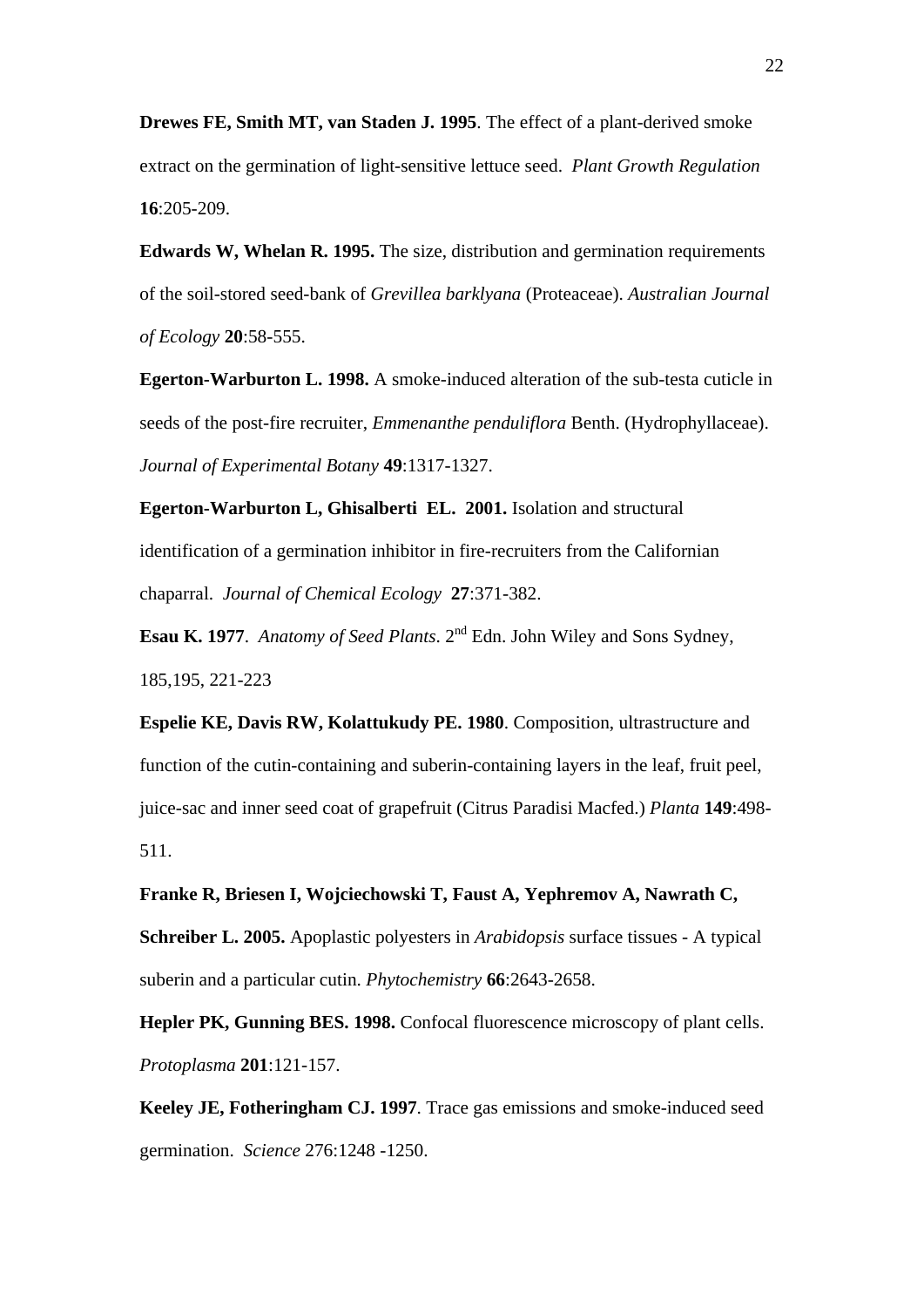**Keeley JE, Fotheringham CJ. 1998**. Smoke-induced seed germination in California chaparral. *Ecology* 79:2320-2336.

**Kenny B. 2000.** Influence of multiple fire-related germination cues on three Sydney *Grevillea* (Proteaceae) species. *Austral Ecology* **25**:664-669.

**Kolattukudy PE. 1980**. Biopolyesters of plants: cutin and suberin. *Science* **208**:990- 1000.

**Lulai EC, Corsini DL. 1998**. Differential deposition of suberin phenolic and aliphatic domains and their roles in resistance to infection during potato tuber (*Solanum tuberosum* L.) wound healing. *Physiological and Molecular Plant Pathology* **53**: 209-222.

**Morris EC. 2000.** Germination response of seven east Australian *Grevillea* species (Proteaceae) to smoke, heat exposure and scarification. *Australian Journal of Botany* **48**:179-189.

**Morris EC, Tieu A, Dixon K. 2000**. Seed coat dormancy in two species of *Grevillea* (Proteaceae). *Annals of Botany* **86**:771-775.

**Morrison DA, Morris EC. 2000.** Pseudoreplication and the design of seed germination experiments. *Austral Ecology* **25**:292-296.

**Olde P, Marriott N. 1995.** *The Grevillea Book*. Vol 1. Timber Press, Portland Oregon, 89-90.

**Oparka JK, Read ND. 1994.** The use of fluorescent probes for studies of living plant cells. In: Harris N, Oparka KJ eds. *Plant Cell Biology: a practical approach*. Oxford: IRL Press at Oxford University Press, 27-50.

**Strydom A, Jäger AK, van Staden J. 1996**. Effect of a plant-derived smoke extract, N<sup>6</sup>-benzyladenine and gibberellic acid on the thermodormancy of lettuce seeds. *Plant Growth Regulation* **19**:97-100.